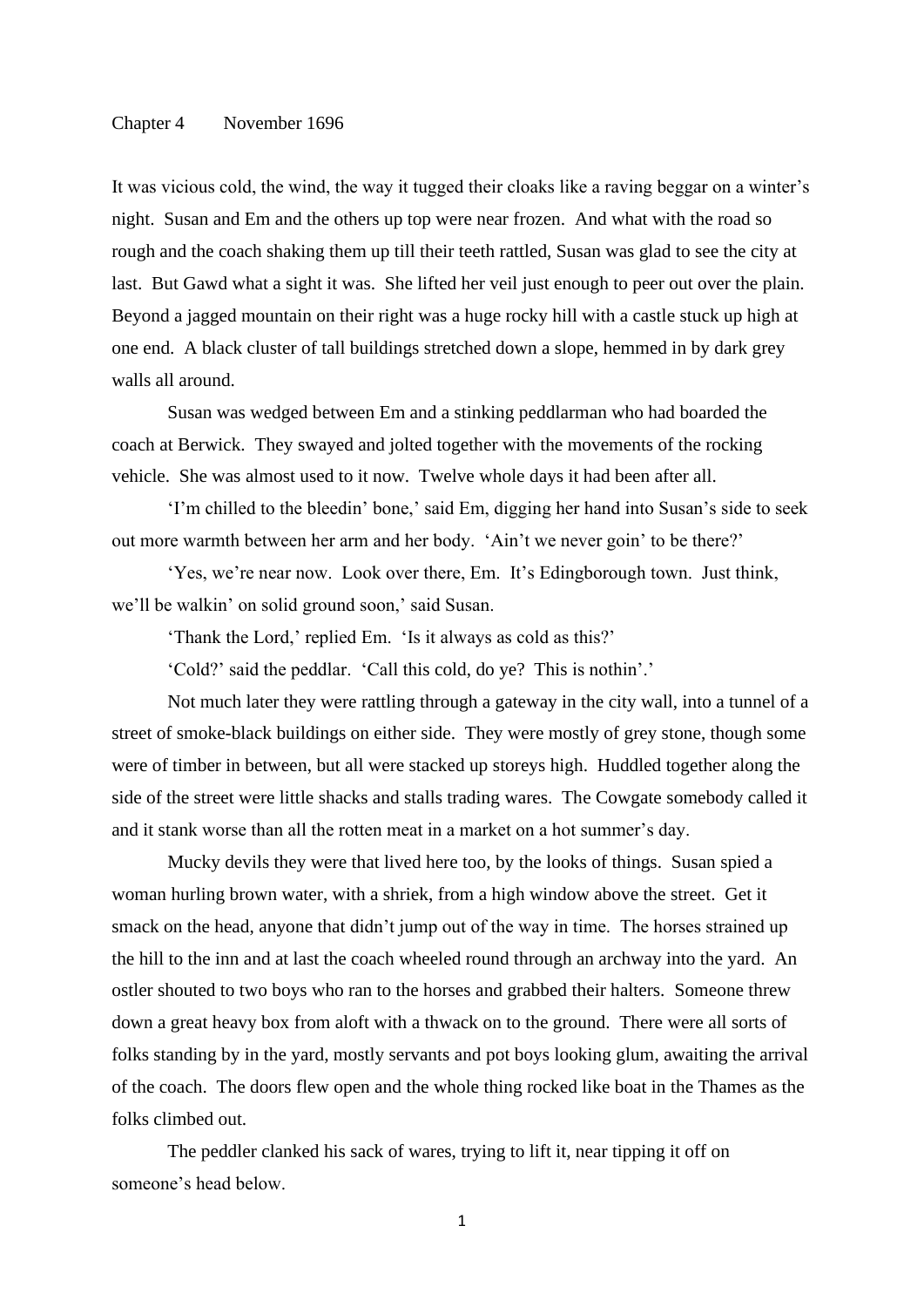''Ere,' said Susan, seeing him struggle, 'Let me hand it down to yer.'

The man looked at her, startled, but clambered down and waited as Susan heaved the lumpen heavy bundle with ease into his arms below.

'Aye, Missus. That's a braw arm ye have on ye there. You should be in the circus. Thank ye kindly.'

Susan nodded, taking his comment as a compliment for he'd not seen her face. Then she caught sight of a familiar figure among all the strangers, Gilbert, the master's man, leaning on a post by the inn door. He had his usual long face on him, miserable as sin, but it was good to see him. He'd come ahead with the Master and Mistress two weeks before, while Susan, Em and some other servants had stayed behind to clear up the London house. Gilbert saw them and waved, coming over to the side of the coach while they clambered down from the top. 'Come on, Em. Gimme yer bundle,' said Susan.

'What a muck 'ole 'ave we come to?' said Em in a loud voice as she stepped on the cobbled inn yard, pulling straight the skirt of her gown. Two men in the yard wearing bonnets and plaids gave her an evil look.

'Hush up,' said Gilbert to Em, taking her bundle. 'There's some folks don't like us English much. So keep yer trap shut if you've any sense. How're you gels then?'

'Mighty pleased to be here, Gilbert,' said Susan.

'Speak for yourself,' Em said.

'Come on, let's be off,' said Gilbert.

Susan pulled her straw hat low on her brow and straightened her veil, blooming irksome thing, to make sure it was well in place. She was among strangers and foreigners so she'd best be on her guard. At least the daylight was nearly gone and it was gloomy enough for the Devil himself to go by without notice.

She hoisted both bundles over her shoulder, grabbed Em's arm and followed Gilbert's lead out of the inn yard into a street milling with folk. What a trial it was to keep their feet out of the lumps of filth and stinking puddles and at the same time look up at the grand high buildings and churches, just like those in London. Even the sedan chair carriers skidded and slid on the muck, weaving through the throng of horses and walkers, in danger of tipping out the gentlefolk on their arses if they weren't careful. On each side of this main thoroughfare were narrow alleyways and passages leading off, sloping down steep between the stacked-up houses packed together on both sides. The street continued up the hill till at last Gilbert steered them towards a grand looking mansion of several storeys and Susan marvelled to see its chimney stacks reaching almost to the sky.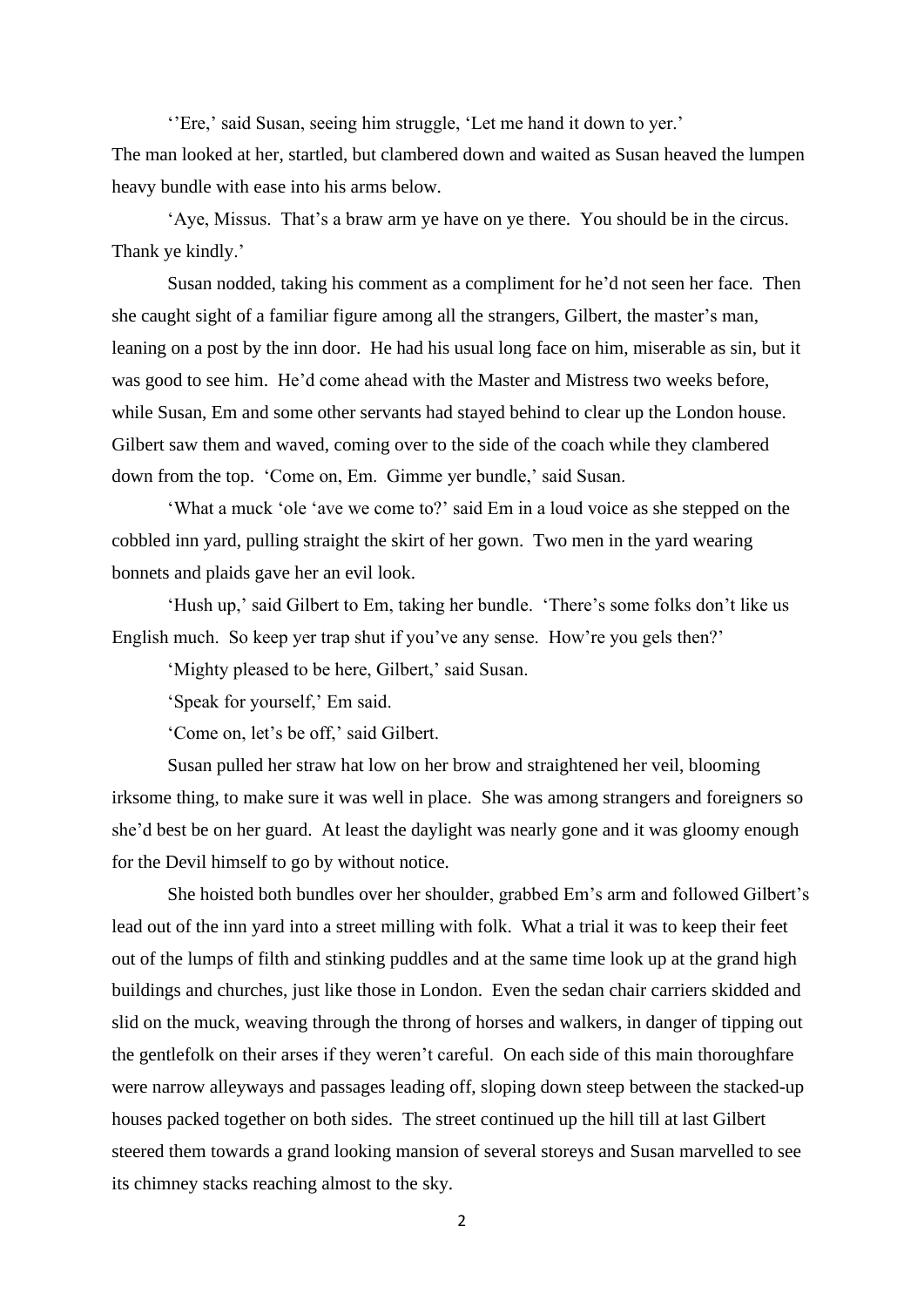At the side of the stone mansion, they took a steep flight of steps down to a basement door which Gilbert rapped upon, then opened. Inside, it was all clean and neat, a good big kitchen with the cook standing there, Mistress McSniff or some such name which Susan didn't catch. The long deal table was scrubbed spotless. Pans, knives, ladles and spoons hung up all tidy in rows on the wall. Even Em took heed of it, for the sour look dropped off her face for a moment. Seemed like these Scotch folk were more fussy about their kitchens than their streets.

The cook's beady black eyes peered hard at Susan and Em. 'Jessie,' she called through another doorway and a tiny scullery maid of no more than eight years old appeared. 'Tak these lassies up tae the room.'

Up four flights of stairs, they followed the girl to an attic room with one little window up high. Susan dumped their bundles on the floor and stood on tiptoe, glimpsing a panorama as vast and wide as the window was narrow.

''Ere, Em, look at this,' she said. 'It's hills and mountains in the distance and look at the river. Don't it shine? Not 'arf bad, don't you think?'

'Don't want to look out on no wild mountains,' said Em, falling limp on the bed like a dead fowl for plucking. 'I want to go home, Sue. First chance I get, I'm goin' home to London, I tell yer. Don't know what the Master was a-thinkin' of bringin' us all here to this 'orrible land.'

'Well, he's a Scotchman hisself, ain't he? It's natural,' said Susan. 'Come on, Em, don't go on so. Buck up. At least you kept your place and your wages and the Missus is as good as the likes of us'll ever get.'

'Speak for yourself,' said Em.

'I think we're goin' to be very 'appy,' said Susan, for what choice had they but to make the best of it? 'Come on, Em. Let's get ourselves sorted and go downstairs. I'm starvin' 'ungry.'

Susan had clean forgotten the little scullery maid, still standing there in the room, when she pulled off her hat and veil and threw them on the bed. 'D'you think we could 'ave something to sup, me dearie?' she said all bright and friendly, turning to the girl who took one look at Susan's face and fled.

Only a little while later, the beady-eyed cook herself appeared at their door, with a tray of victuals and ale. 'Best tak' yer supper up here the night,' she said, squinting at Susan's mark. Susan tried to smile back at her and sighed.

'I was born like it,' she said simply. 'It ain't catching.'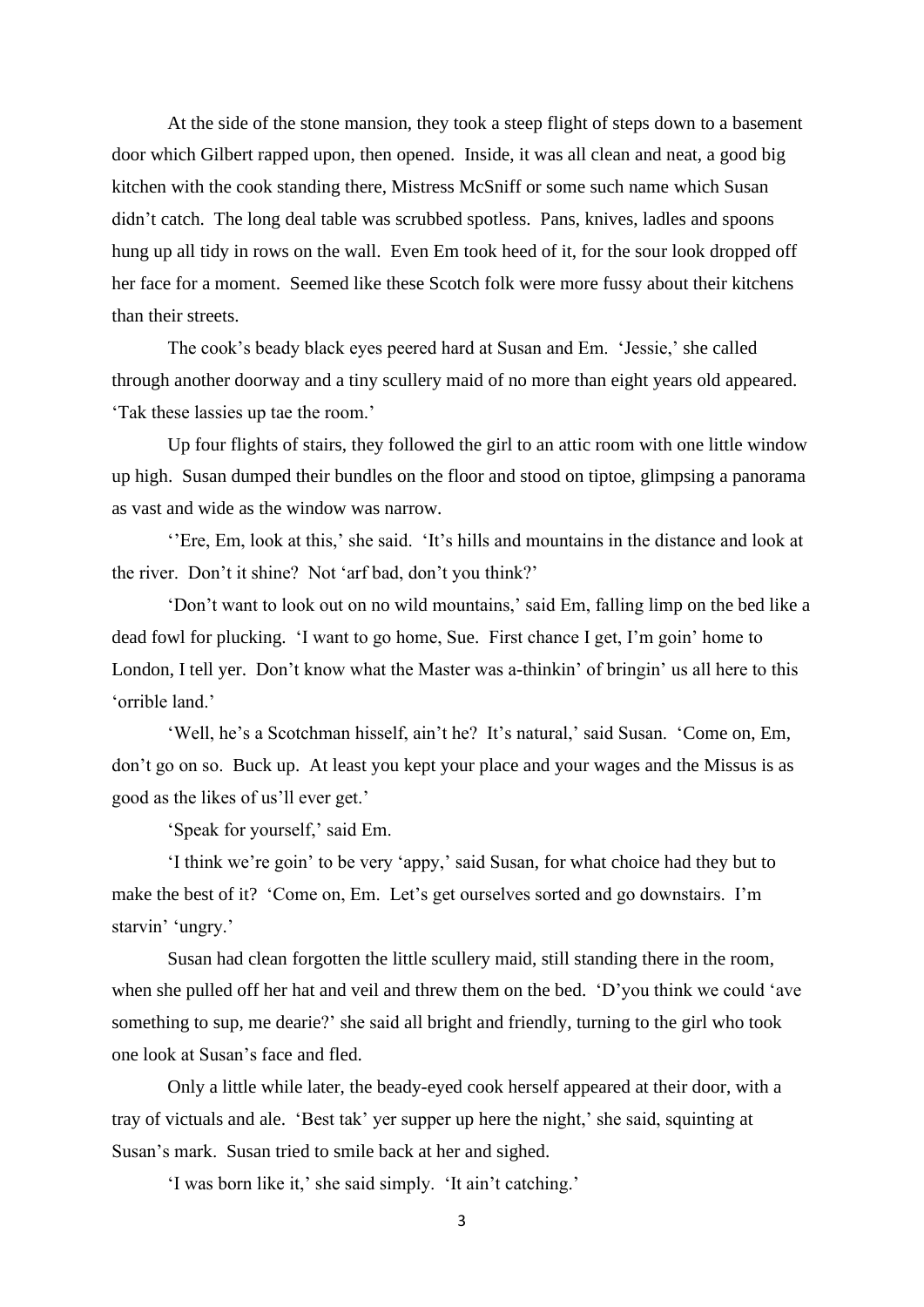The next morning, they went to see the Missus in a dark parlour on a lower floor. She greeted Susan and Em more like long-lost friends of her bosom, not servants.

'It is so good to see you both here. It will make it seem more like home,' she said. 'Isn't it cold, though and such a long way away? But let's not think about that. How was your journey?'

'Mustn't grumble, Missus,' said Susan seeing Em's black look.

Mistress Paterson sighed, lowering herself down into a chair near the fire. 'I found it dreadful, so exhausting, and then to have to come here.' The Missus's usually ruddy complexion was paler, Susan thought, though in her body she looked hearty enough. She'd taken to her bed at first when Master Paterson had told her they were removing themselves to Scotland, for she had no mind for it and went all peevish on him for a while, saying it would be the death of her.

'And the air,' she continued. 'It's not healthy, you know. I've been ailing since we've been here. I simply can't stay in this terrible filthy town. London has dirty alleys and gutters to be sure, but this is beyond my endurance.'

'Is we goin' to be off somewhere else then?' asked Susan, hesitating.

Em's eyes lit up in a flash. 'Back to London?' she said.

'No, Emma. Don't be foolish,' said the Missus all scornful, 'We're here now and we're bound to stay. But William has found me a much better place to reside, a cottage in a country village, outside the city, a place called Colinton,' replied Mistress Paterson. 'I'll be better there, away from all the dirt and stench. But don't concern yourself with that for the moment. We'll have to stay in town for a week or so anyway.'

Susan saw Em squirming, all ready to burst out again. 'Missus,' she said, 'I ain't –'

'Yes, Missus, that'll be nice, won't it Em?' said Susan quickly, pinching her arm, wishing she'd stop harking on about London with her every breath. 'Now Missus what do you want us to do?'

'Well, you can go to Mistress McNiff for I think she needs help this morning. We're very short-handed in the house. It's not what I'm used to at all. There's only Gilbert, the cook and a little scullery maid.'

Susan and Em returned to the kitchen and another encounter with the cook.

'Will youse two tak yersels to the merkit,' said Mistress McNiff, speaking to Em, though Susan caught the stolen glances in her direction. 'Ye'd best gang thegither.'

'What's she on about?' said Em to Susan.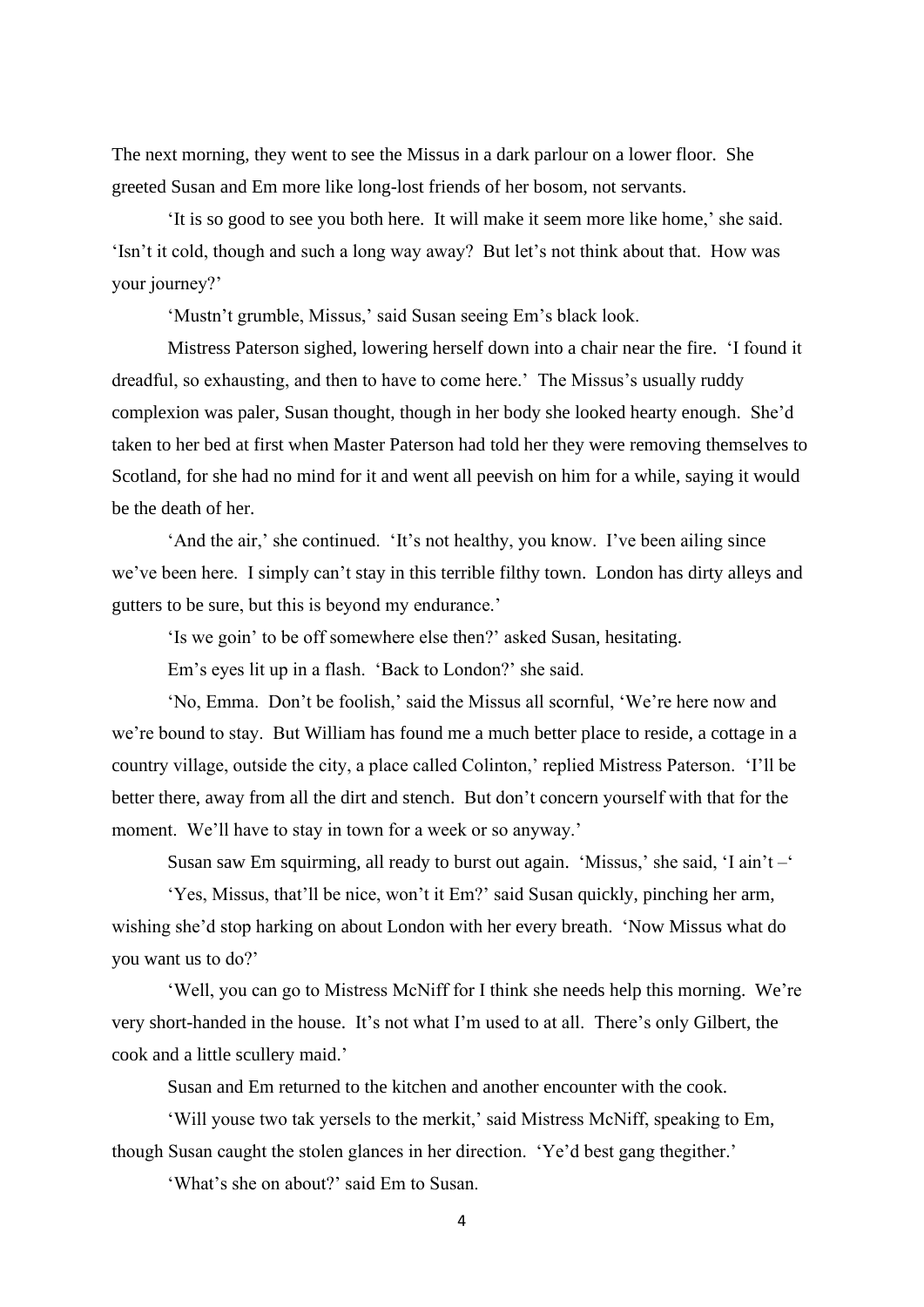'Eh?' said Susan struggling to interpret the message.

'The gither, the both o' youse, tae the merkit,' she said as though they were slow in their wits, her eyes lingering on Susan's face.

'I'll 'ave you know, Missus,' spoke up Em, perky all of a sudden, 'we're London gels. We been goin' to markets since we was knee high. We ain't got no fear of goin' out among the crowds, even amongst Scotch folk.'

Susan poked Em's arm to stop her making little pebble eyes think even iller of them. 'What she means, Missus,' said Susan,' is just that we may be English but we ain't stupid.'

'Aye,' said the cook nodding, 'But just mind how ye go. Tak the first street to the right, then go left at the kirk. Here tak a basket and put on these plaids.'

Perhaps the woman had a kindly streak after all, Susan thought as she accepted the warm woollen shawl like most people, men and women, seemed to wear in the streets. She placed it over her head, pulling her cap down and adjusting her veil again to cover her mark.

''Ere, don't we look just like a couple o' Scotchwomen?' said Susan, as they climbed the stairs to the street.

Em, wrinkled her nose, grabbed Susan's arm and they set off. They turned into a busy street packed with stalls selling all manner of goods: clothes, tools, pegs and baskets, pots, pans and ribbons. But it was meat they were commanded to buy so they went further down the street to the Fleshmarket. It had a whiff of home about it, Susan thought for a moment, the slaughterhouses and butchers round Smithfield. But the shouts of the vendors rang out strange and clanging to her ears.

Susan spied the stall with pigs' heads and went straight for it, but a man barged into her as he passed and she lost her grip on the edge of her plaid for a moment. It'd be safer to let Em buy the meat, she thought, pushing her forward to speak to the butcher, while she hung back holding the basket.

'You're no from these pairts,' said the man, waving his knife in the air, after hearing Em's request.

Em only sniffed in response and Susan felt the need to give some account of themselves. 'We've just come from London town, in England,' she said.

'Oh aye?' said he, 'I wouldnae spread that too loud abroad, if I were you. There's folks here that wad cut yer throat if they knew you were English.'

'My lord,' whispered Em to Susan, 'that's a bit rich, that is, seeing as how we never even asked to come here in the first place.'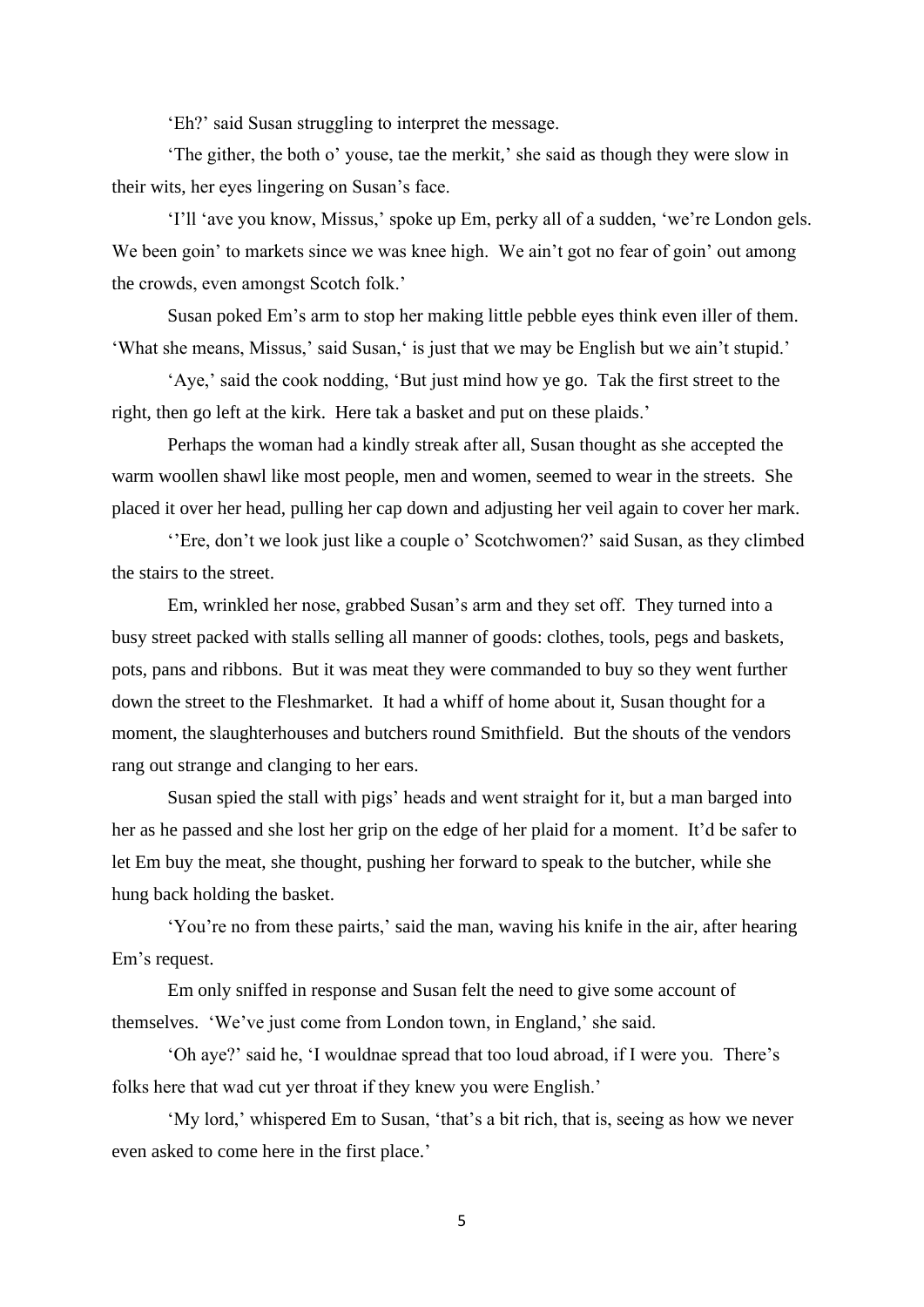'Well, you're no alone, for there's a fair few of your countrymen in Edinburgh these days,' the butcher continued. 'But I dinnae mind where ye come frae, as long as you buy the flesh from my stall. It' s my hope that your mistress likes her meat. Mayhap I'll see you again,' he said, winking at Em which made her cheeks go pink.

'Seemed a nice enough fella,' said Susan, as they made their way back to the main street.

'For a Scotchman, I s'pose,' said Em. 'But they ain't to be trusted to my way of thinkin'.'

Susan had no time to reply for there was some kind of commotion going on down the street, judging by the hollering that had broken out of a sudden. At about fifty paces from where they stood, close to a huge stone church with a tall tower, she saw a wooden platform with a small crowd of people standing close by, shouting and jeering at something happening upon it.

'Look Sue, down there. What's goin' on?' said Em.

'Don't know, but it ain't nothing to do with us,' she replied.

'Perhaps it's a hanging. Come on, let's go and have a peek.' The chance of a bit of entertainment seemed to have made Em more cheery.

'There ain't no gallows, thank the Lord,' said Susan with a shudder. 'I can't abide it, to see poor wretches chokin' at the end of a rope.'

'It's just the stocks. Come on, Sue.'

'No, Em. I don't want to see nobody suffering, no matter what they done. I ain't goin'. Come back.'

It was no good; there was no stopping her. Susan stood, rooted to the roadway, watching Em moving towards the crowd round the platform, but then she was mindful of the advice of the cook. They'd best stay together the two of them, amongst all these strange folk. So, she gripped the plaid round her head and followed Em to the edge of the gathering.

There on the platform was a skinny little woman, being unlocked from the stocks. A man was holding her up by one of her red, stringy wrists. She was dressed in a shift of sackcloth and her face was covered with dirt, her hair shorn off close to her head, her scalp all scabbed with blood. The constable, or whatever he was, hoisted her out and shoved her down off the platform on to the ground, close to where Em and Susan now stood. On hitting the ground, her legs gave way under her and she collapsed in the dirt, moaning.

Some in the crowd were edging towards her, the poor creature, shouting God knows what at her. Susan couldn't make out the words but she knew the meaning of their growls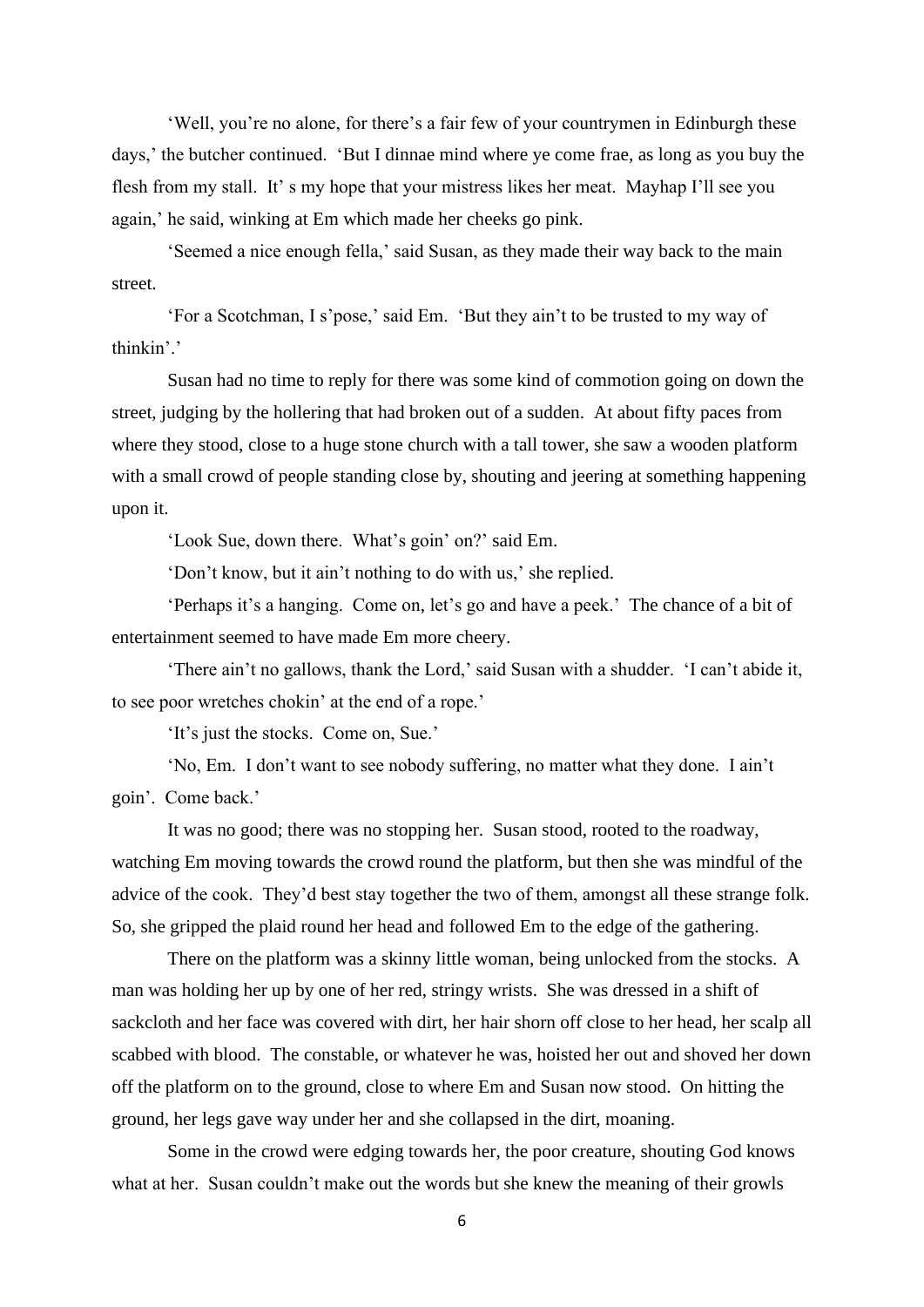and shrieks, like a pack of dogs cornering a rabbit near dead with fright. The woman lifted her bloodied head and reached out a hand towards Susan and Em.

'There's nae mercy for a hoor!' cried a woman in the crowd.

'Em, look at her,' said Susan, her gut wrenching at the pitiful sight. 'There ain't scarcely a breath in her body, poor soul,' and before she knew it, she had stepped forward and was bending down by the woman's side.

'Oi, Sue, what you doin'?' hissed Em. 'Leave 'er, Sue. She ain't nothing to us.'

'Ain't you got no feelings, Em? Poor gel, needs a drop to drink, ' Susan said, looking round for a pump or a trough, but all she could see was the circle of people around her, closing in and a boy lifting his hand and taking aim.

A slick of mud flew at Em and hit her smack in the belly and she squealed. Then a stone glanced off the ground close to where Susan was crouching. She heard Em calling at her to come away, but the miserable little wretch was still whimpering beside her. Her heart thumped as she smelt danger like smoke in the air.

Susan went to stand up but caught the end of her plaid with the heel of her boot. The cloth was tugged from her head, her cap pulled askew and the veil lifted from her face. Blooming Hell fire, her veil. Too late, they'd seen it. She fumbled to cover herself again, but it was no good. A small ragged girl beside her was pointing and screaming like a piglet facing the knife. Her eyes were huge with horror in her pinched white face.

''Tis the mark of the De'il,' shouted a man, his hand outstretched towards her face as others started gathering closer.

'Look it's a witch come to claim her own,' yelled someone else. Susan saw the closed circle around her.

'Gawd save us,' yelled Em, her voice quivering. 'We ain't witches, nor nothing like that.'

Susan looked round, quickly reckoning up the number of people, too many to take on herself.

'We ain't witches, I tell yer,' squealed Em again, 'We just come from London.'

This roused up the crowd fiercer than ever, muck flying at the three of them now from all sides. The little woman was howling and clinging to Susan's skirts while Em sobbed, holding up her arms to fend off the filth. Then along with the hail of dirt and stones a man came plunging, straight at Susan and with arm outstretched, tore the cap from her head, tossing it into the air with a hoot of glee.

'See, see the face o' her! She's the De'il's dam,' he shouted.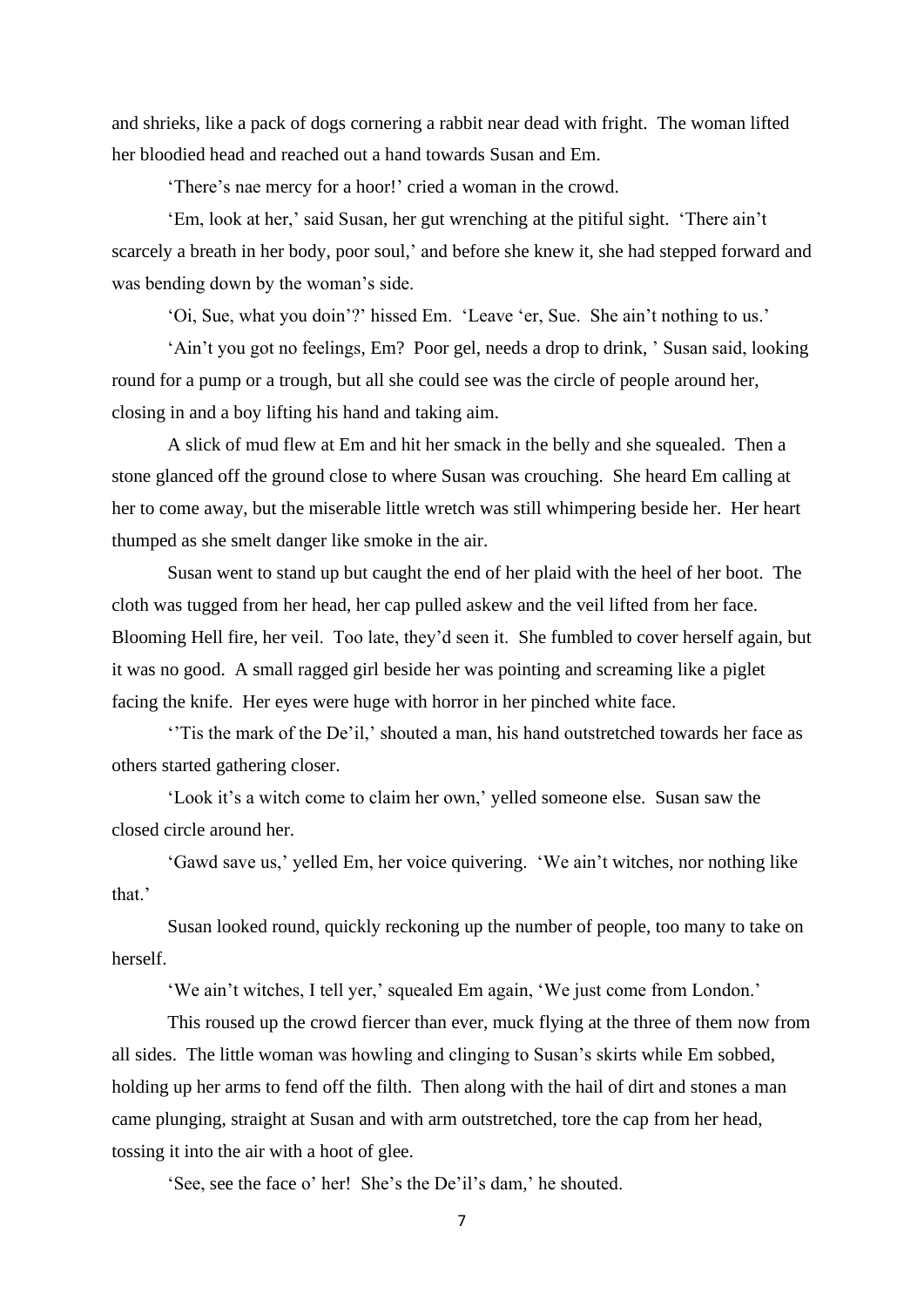Susan's anger burst; the blackguard, the stinking bastard. Fear and shame gave power to her fist as she swung at him. It was a good one, a sound smack in the jaw and the villain fell back into the crowd. Her knuckles throbbed and her heart pounded in the strange silent moment that followed. Something else was happening, for the folk had all stopped their yelling and pelting. Someone was pushing through, parting the crowd and calling out for this to stop. It was a young man, in a black coat, like a man of the church or a lawyer. His face was stern, dark-eyed but handsome. He stepped forward and came to stand close to Susan, turning to stare back at the gathering before him.

'Get back, everyone,' he commanded, though he didn't holler or shout. 'Put an end to this disgrace. Go about your business. These women have done no wrong.'

Susan couldn't believe it, for no one uttered a word, only a few of them threw sly looks at each other. Then another piece of filth flew through the air, striking the young man on the side of his face. He made no move, just fixed his eyes on the villain, a filthy ragamuffin who shrank back in the crowd like he knew what a coward he was. Then with one hand, the young man reached for his pocket, drew out a handkerchief and wiped the dirt from his face. It was just him, this young gentleman come out of nowhere, against all of them. Susan tightened her fists again ready, while Em gaped like a fish at the stranger. He spoke again, with the same voice, firm but with a softness to it.

'How can you abuse these women? They are strangers to this town and yet they offer succour to one of our own. You punish for an act of kindness. Do you remember nothing of the teachings of Our Lord Jesus Christ? Do you not remember the Good Samaritan? Shame on you all.'

Answer that you bastards, thought Susan, but none of them did. She felt a thrill in her belly. The young man paused and his eyes travelled over the faces in the crowd again and then to the skinny sinner woman who was grovelling at his feet. 'This woman too has endured her punishment. It is over. Go about your business with the love and forgiveness of Christ in your hearts.'

Susan felt her heart beat calmer now and watched as one last man in the crowd with a handful of dirt lowered his arm and dropped the muck back on to the ground. Some of the folks were muttering, but the young man didn't move and still fixed them with his gaze as they started to take themselves off. No one was going to defy him now, this young vicar or whoever he was. In a moment the crowd had almost gone.

Susan saw him properly now and surely she'd never set eyes on so comely a man, least of all a holy one like him. He was maybe only twenty years or so, with dark eyes so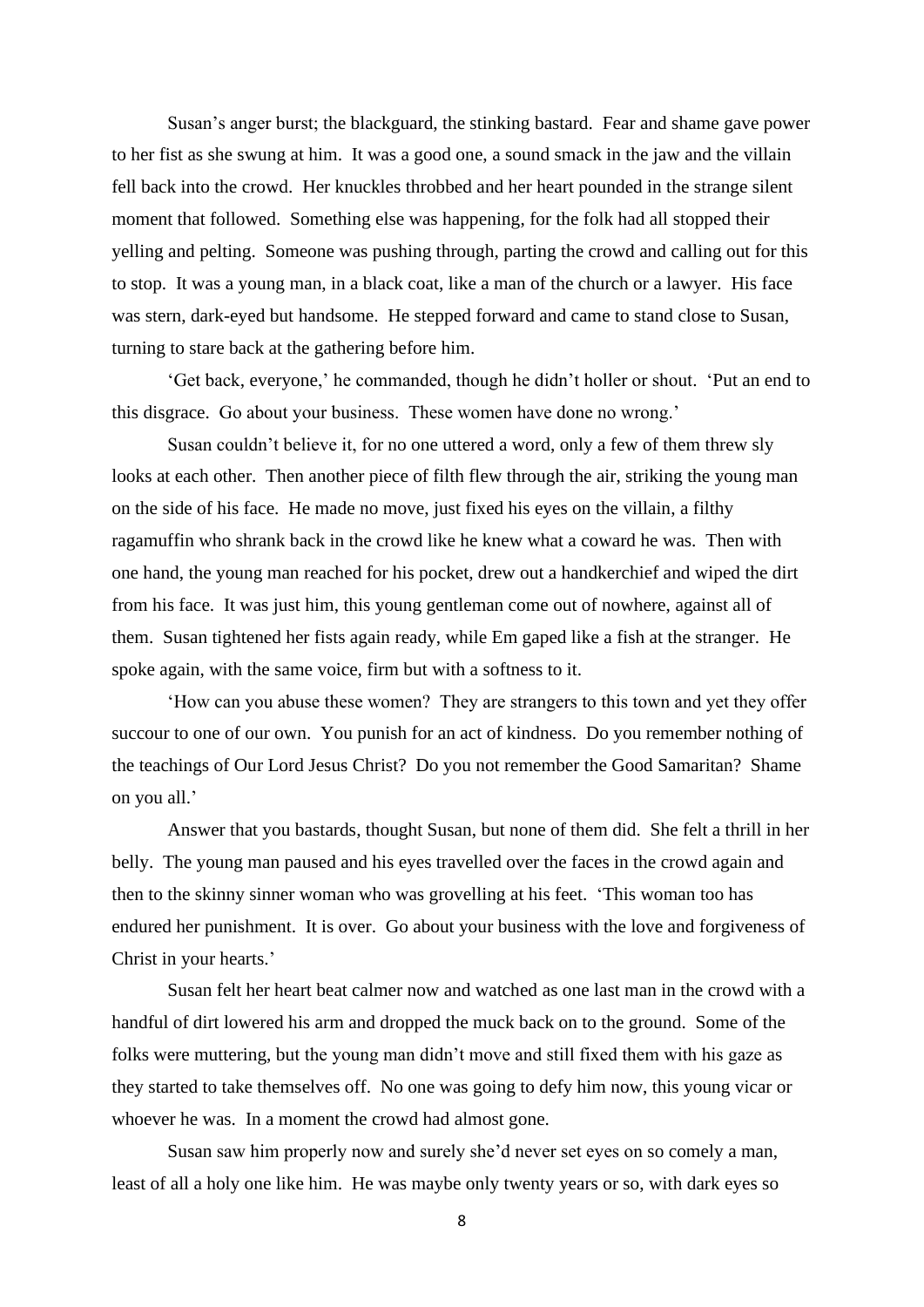solemn but with no hardness about them. His hair beneath his hat hung thick and black, his features were pleasing, with skin so smooth that she could do nothing but gawp at him like a dumb ox. Then he looked directly at her and at her mark, but his eyes didn't flicker, nor did his mouth curl in disgust.

'Good women, you have been badly treated by my countrymen,' he said. 'Please forgive their actions and accept my apology on their behalf.'

Next he stooped down and quick as a wink, picked up first Susan's cap, her veil and then her plaid from the ground and handed them to her. For a moment Susan was struck dumb and stupid. Then somehow she managed to say, 'Thank you kindly, sir,' while Em, still wide-eyed, curtsied to him.

He nodded at them and was gone up the street in a minute.

'Well, I never did,' said Susan. 'What sort of a place is this, full of savages one minute and an angel like that the next? Imagine that, Em,' she continued in a daze, 'a gentlemen helping us ladies in distress.'

Em's face broke into a smile too and Susan felt relief spread over her in a warm wave. Then she pulled on her cap, tucked in her veil and wrapped the plaid shawl over her head. The skinny woman still sat on the ground and Susan hauled her up, feeling hardly more weight about her than a dead cat. Without a look or a word to them, she shambled off up the street and down an alleyway out of sight. None of their attackers remained nearby, only one pretty-faced young woman, a passer by, who lingered a moment longer before turning from them and walking away down the main street.

Susan and Em made their way back up the street in the direction of the house, not saying a word to each other. As she went, Susan's eyes roved through the crowds for a sight of the young man. But he was gone. For the rest of the day, there was no other thought in Susan's head than of that gallant young man, their rescuer. He had looked her in the face and seen her mark. He had spoken to her with respect, just like she was an ordinary woman.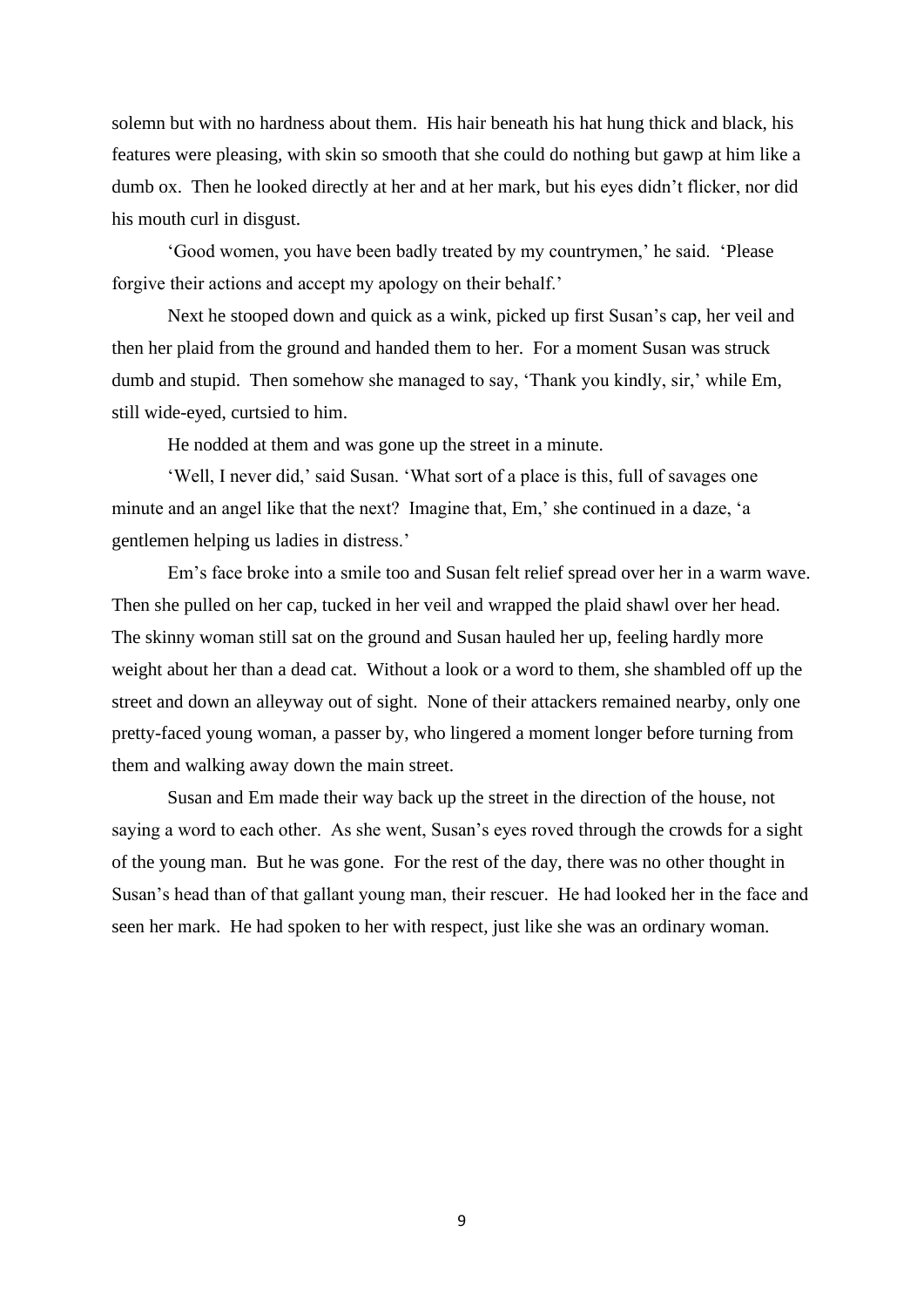## Chapter 5 November 1696

Isobel pulled at the sleeve of her gown, wishing that it were not so creased or that she had just a small piece of lace to embellish the dull cloth. She peeped again at the looking glass, guilty at the vanity of this second glance and wondering whether her mother would think her immodest to reveal so much of her hair. She jumped at the sound of the knock on the door and knew that it must be John Wyllie and that her mother would be there to admit him. How she would have loved to run to the door to greet him, to see him standing there, to have a moment alone with him. From her chamber, she heard her mother's voice.

'Good day, Master Wyllie. Will you step inside.'

She heard him return the greeting and in her excitement nearly forgot to pick up the French grammar. Now clutching it to her, she ran along the passage and entered the parlour. She knew that she blushed when he looked at her. She felt the heat rise to her cheeks and saw his eyes brighten. How could she speak to him calmly, as at their first meetings, now that she had seen another side to him, that very morning, now that she could hardly control the quickening of her heart in his presence?

'Good day, Master Wyllie,' she said with a curtsey, pleased with her self-mastery.

'Mistress Fletcher,' replied John with a bow, adding shyly, 'or should I say, Mademoiselle Fletcher, il me fait grand plaisir de vous revoir.'

'Well, my lass,' said Jean Fletcher with a broad smile, 'it seems your lesson has already begun.'

Isobel watched her mother withdraw to the kitchen, though she left the door ajar and there was a vigorous rattle of coals in the grate.

'Please take a seat, John,' said Isobel, indicating two chairs by the fire. 'Perhaps next time I may say that in French.'

She saw his dark eyes brighten again and smile flicker on his lips.

'It will not be long,' he said,' for I see you've been studying already.' He nodded to indicate the book that she clutched to her breast.

'But I've learned only a few words and phrases,' she said.

'Come, let me test your knowledge a little,' he said quietly as they took their seats, he leaning forward, his eyes fixed on her.

She handed him the small book and his finger brushed against her hand. She heard her mother clattering dishes in the kitchen.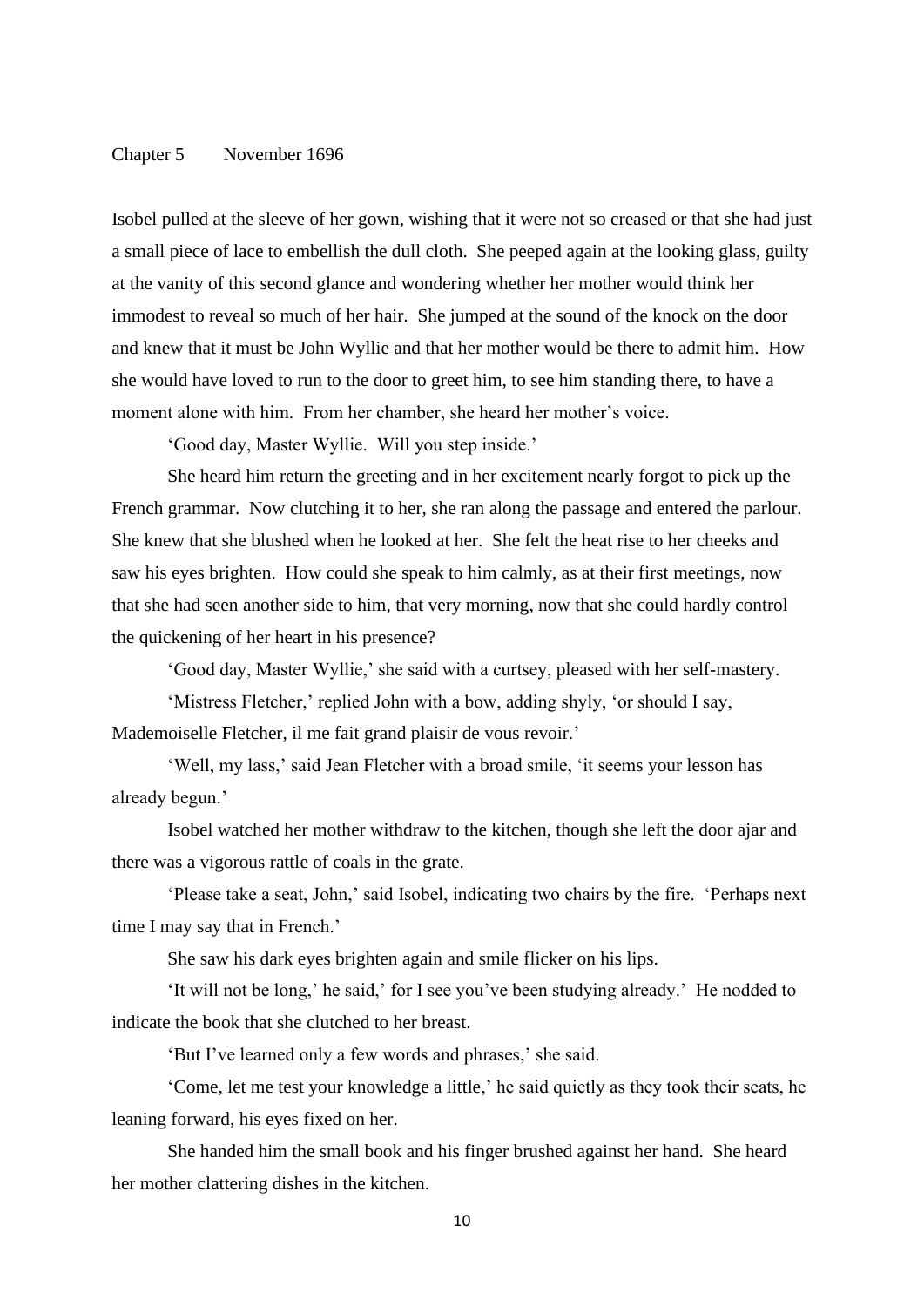John cleared his throat and sitting back, opened the book and read each word or phrase in English, to which she was glad she could reply in the French. Sometimes, he pronounced the word again, encouraging her to repeat it.

'Very good,' he said, 'You are an able student, Isobel.'

'Have you taught many others?' she asked.

'Oh, not many,' he said, blushing slightly, 'in fact none at all. But I am well pleased with this first endeavour.' They laughed together, in a moment of such shivering delight that Isobel would gladly have thrown herself into his arms.

She would dearly have liked to tell him that she had witnessed the extraordinary scene on the High Street that morning. She longed to praise his courage and kindness in a situation where most others would have turned away. To think she had judged him weak because of his overbearing father made her ashamed. But she had no wish to embarrass him with the revelation that she had spied unseen upon his actions. Instead, she rose and took up a small volume, a cloth bound book which she had just completed in the workshop.

'I have an interesting thing here, in the French language, but I think it is very strange. The author is Chrétien de Troyes. Have you heard of him?'

'I have heard the name, but do not know his work,' said John taking the small book from her. She watched his fine features as he turned the pages, his eyes scanning the text.

'Yes, it is an old work,' he said, 'a verse from an earlier time.'

'Please read it to me, if you will,' she said.

'If I *can*,' he said with a smile. 'I will do my best.'

She watched his mouth forming the exotic sounds. How she wished she could capture those sounds, capture his breath by placing her lips upon his. A prickling of shame at these thoughts brought another blush to her cheeks, but he was intent on the reading for the moment, his eyes trained on the text. Then he paused and looked up at her.

'Tell me the story of what you have read, John,' she said.

She saw his colour rise. 'It tells of two people, Erec and Enide, of their love for one another, their hardships, their−'

'Will you take a cup of ale, Master Wyllie?' came her mother's voice and a moment later she stood in the door.

'Thank you kindly Mistress,' John replied looking up at Isobel's mother.

Isobel felt a snatch of annoyance at this interruption. Then, however, she was privately pleased that her mother too approved of John, no doubt struck by his modest manners and comely looks. Her mother withdrew to the kitchen again.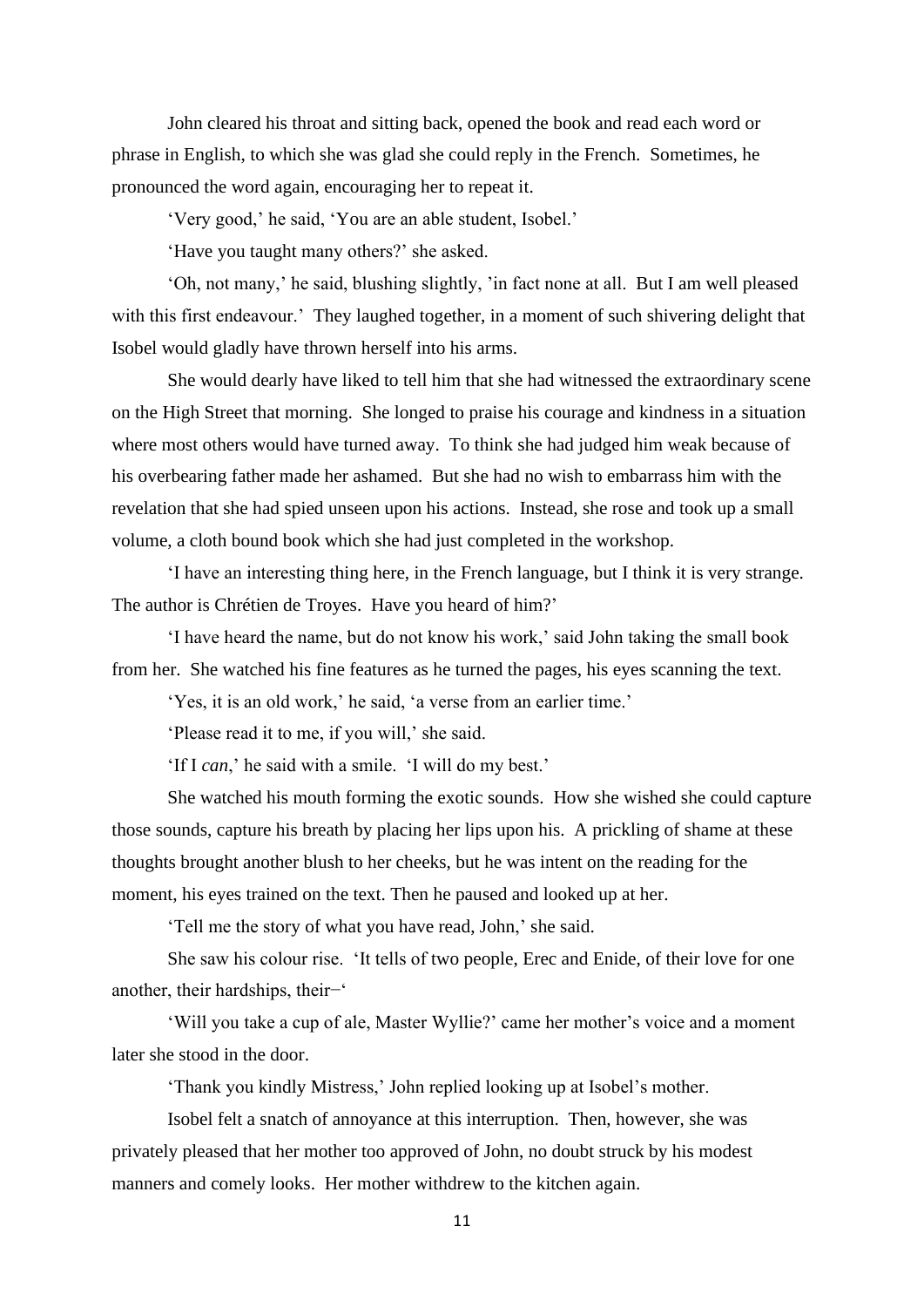'John, this book cover is sadly worn,' said Isobel, picking up the French grammar from the small table beside them again and examining its frayed edges.

'Aye, it has been much used and abused,' he laughed.

'I would happily repair it for you. I could replace the binding, if you would permit me−'

He leaned closer and took her hand, his eyes searching her face.

'Isobel, when can we meet again?'

'Soon John, I hope very soon,' she said, returning the gentle pressure of his hand on hers, as she heard her mother's step approaching.

Though the light grew dim in the workshop, Isobel continued at her bench to complete a gold-tooled psalter for a young lady's wedding gift. It had to be finished before the end of the week, so she would need another hour at least and then if she were not too weary, she might start on John's grammar book. She ignited two more tallow candles which she placed on either side of her. This craft was the most loved and absorbing force in her life and had been for as long as she could remember. Her mother had frowned upon it and upbraided her father for letting such a small girl pick up and use the tools of his trade.

But how Isobel had loved it from the first: the smooth feel of the parchment, the flat roughness of the leaves of paper, the coloured cloths, the smell of the cured skins and leathers, the stiff white threads. Even the glues, pastes and paints in small pots, though foul in their stink, when dried gave off none and did their magic work in the making of a book. She loved to watch her own hands as they stitched the folds of the new leaves of a book and to hear her father's correctings, his tutting and then at last his praise. He had taught her well from her childhood and she was an able and willing apprentice, so soon they were sharing the labours together and she was blind tooling and working with gilt with the skill of a journeyman.

That evening as she enjoyed the skilful working of her hands, she felt another source of delight, which made her want to sing and exult in her state of being and thank God heartily for it too. Was John Wyllie a man she might truly love? Indeed did she love him already? She paused and breathed deeply, knowing the answer, before adding another delicate frond of gold leaf to the psalter. She jumped at the sudden rattling at the outside door of the workshop, then the door was flung open.

'Good evening, Iz,' said Thomas, bursting in along with the gust of cold air and tearing off his bonnet. 'Still at work?'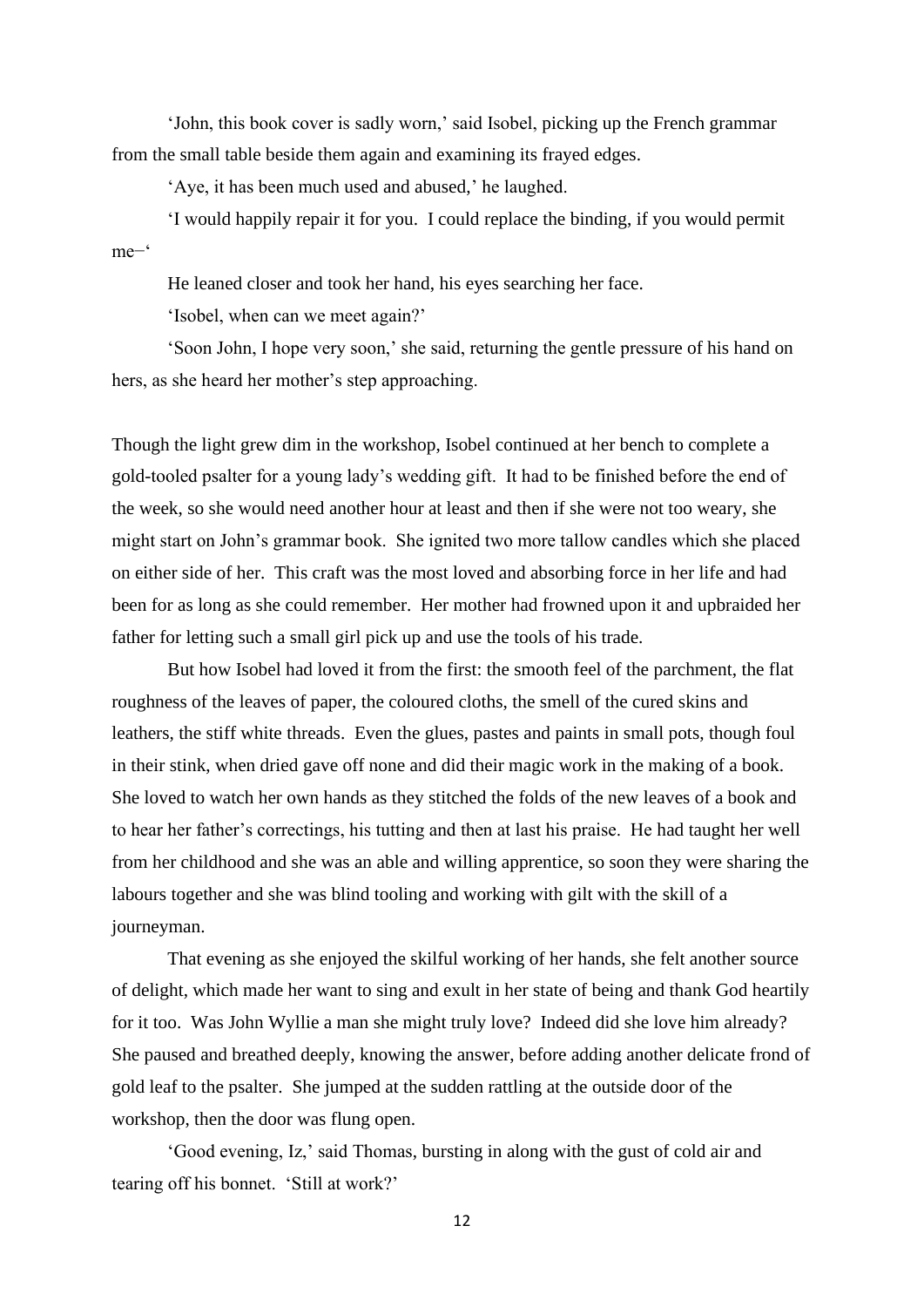'Aye, Thomas, I am,' she said with a quick smile and a glance before turning again to her fragile operation. She was pleased at his presence but concerned that he might distract her with his ebullience and she might make a false mark.

He noticed her concentration and stepped back, taking off his cloak and throwing it on a chair nearby. Then he picked up another volume which lay close beside her on the bench.

'Thomas, mind your fingers don't soil that, for it's a work of great importance for Sir Malcolm Pirrie's library.

'Have no fear, Iz,' said Thomas quietly, 'I'll take care.'

He fell silent as he examined it, a small volume she had finished the day before, in dark calf skin, blind tooled with twining tree branches of her own fashioning.

'Isobel, this is beautiful work indeed,' said Thomas, catching her eye as she looked up at him, the last tiny piece of gold safely nestling in position. She placed her hands on her back and stretched from her bent position. 'Is this really by your own hand?' Thomas continued.

'Why do you ask, you impudent wretch?' said Isobel in mock anger, rising from her stool and smiling at him. 'You know it's mine. Do you doubt me capable of such work?'

'No, Iz,' he said, looking at her with no glimmer of irony or his usual gentle mockery of her. 'Forgive my moment of disbelief.' He stood looking at her, still holding the volume in his hand. 'I find you as gifted as you are beautiful. Am I not most fortunate to have you as my sister?'

He came close to her and reached for her hand, squeezing it and saying quietly, as if to himself, 'That I should not see such riches under this roof.'

Isobel felt herself colour, for this was Thomas in a different mood.

'I think you've taken a drop too much this evening, Thomas,' she laughed, plucking her hand from his and, snatching up a small horsehair brush from the bench, she swept it over his cheek and nose.

'You wicked wench,' he chuckled, dodging away from her waving hand and laughing. But she was flattered at the same time to receive his praise, for this was Thomas, her clever but mischievous adopted brother whom she loved dearly.

Orphaned at the age of ten, the son of a surgeon-apothecary and Helen Ramsay, Isobel's mother's young cousin, Thomas Aikenhead had been taken in by her parents, there being no other blood kin to offer him a home. David and Jean Fletcher had welcomed him with open hearts, feeling themselves blessed by this addition to their family, three other boy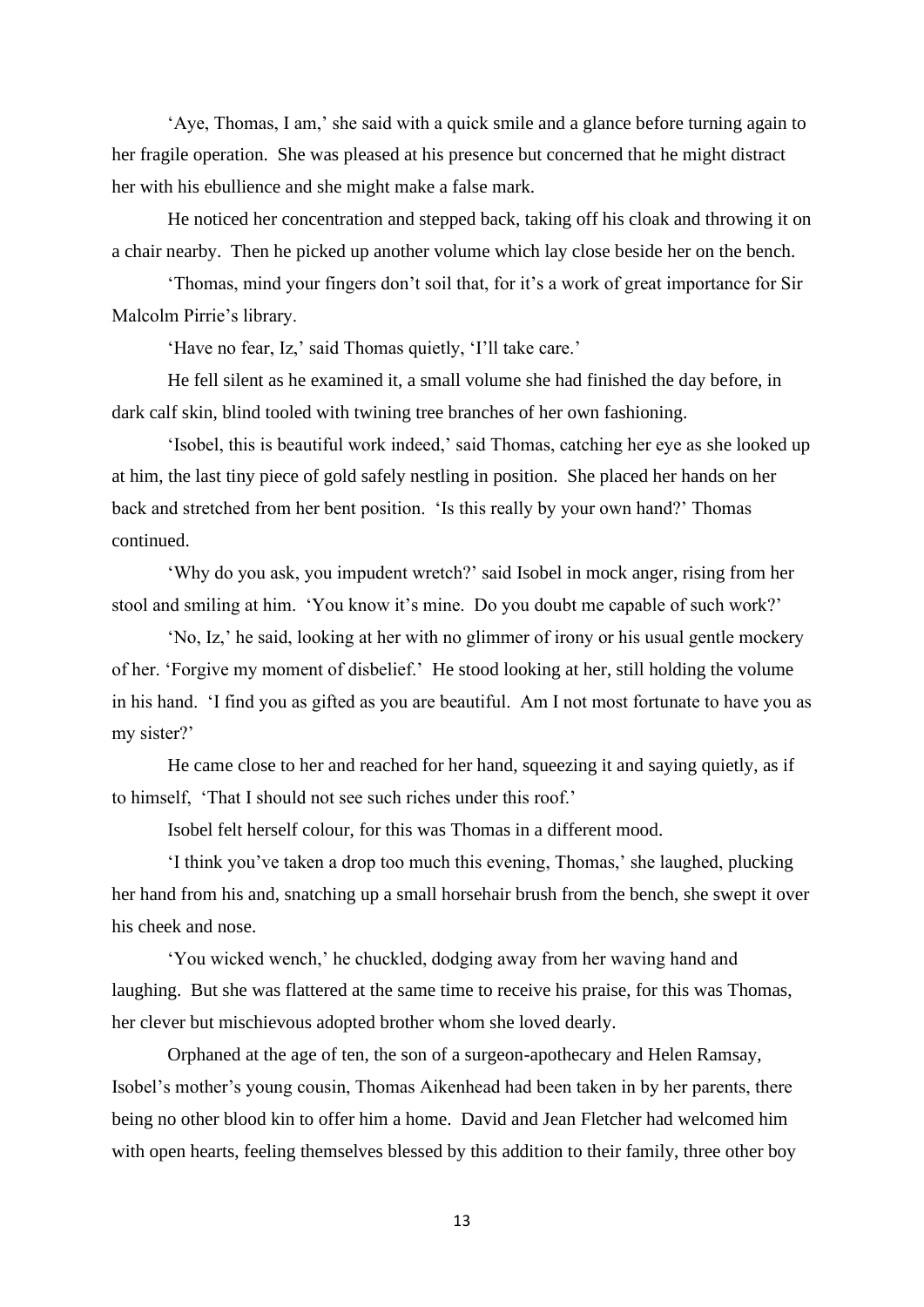infants having lived no more than a few months each. Isobel, their robust daughter was a child of just eight years when Thomas came to them.

At first he was quiet and sad, forlorn at the loss of his parents so suddenly taken together of fever. He went to school each day, as his father had left him a small sum to pay for his education. At night he would retire to the corner of the parlour and read. Soon, however, David Fletcher's busy bookbinding workshop and the treasures of printed material therein excited Thomas's interest, that and the eager, earnest companionship of his new little sister Isobel. He seemed to enjoy their times together, indulging her love of card games and stories of any sort which he would read to her.

'Thomas, what will you be when you're grown?' she had asked him once when he was around twelve years of age.

'I think I've a mind to be a physician,' he said, pausing as he dealt a hand of cards. She loved it when he shared his thoughts with her, as though she were a real companion and not just a weak-minded child.

'But would you not wish to be a Minister of the Kirk, as you're so clever and learned in your studies?'

'No, indeed, what a thought. I'd rather be boiled alive than spend my life chanting mumbo-jumbo and driving everyone mad with boredom.'

'Thomas, how can you say such things? Don't you fear God?'

'Aye, I do I suppose,' he replied, 'but I've no wish to be one of His ministers. Just think, why has He the need of ministers at all, if He's omnipotent?'

Isobel could say nothing, for her sense told her to fear something in Thomas's wayward talk.

She loved him for the kind brother he had become. Lively and quick-witted and a ready scholar, he had followed his dead father's wish and matriculated at the University at seventeen. The Fletchers were proud of their adopted son who pursued his studies with ardour, being gone from the house early in the morning and returning late on occasions, after several hours in the tavern with his companions. Sometimes he was fired up on his return with the legacy of their debating. He said they probed subjects both philosophical and metaphysical and Isobel became aware of a certain recklessness in his manner and his opinions. He spent a good deal of his time in the furious composition of essays and pamphlets expounding his theories and beliefs. He had to curb his desire to discuss such matters in the company of Isobel's mother, although sometimes it was more than he could do to restrain himself.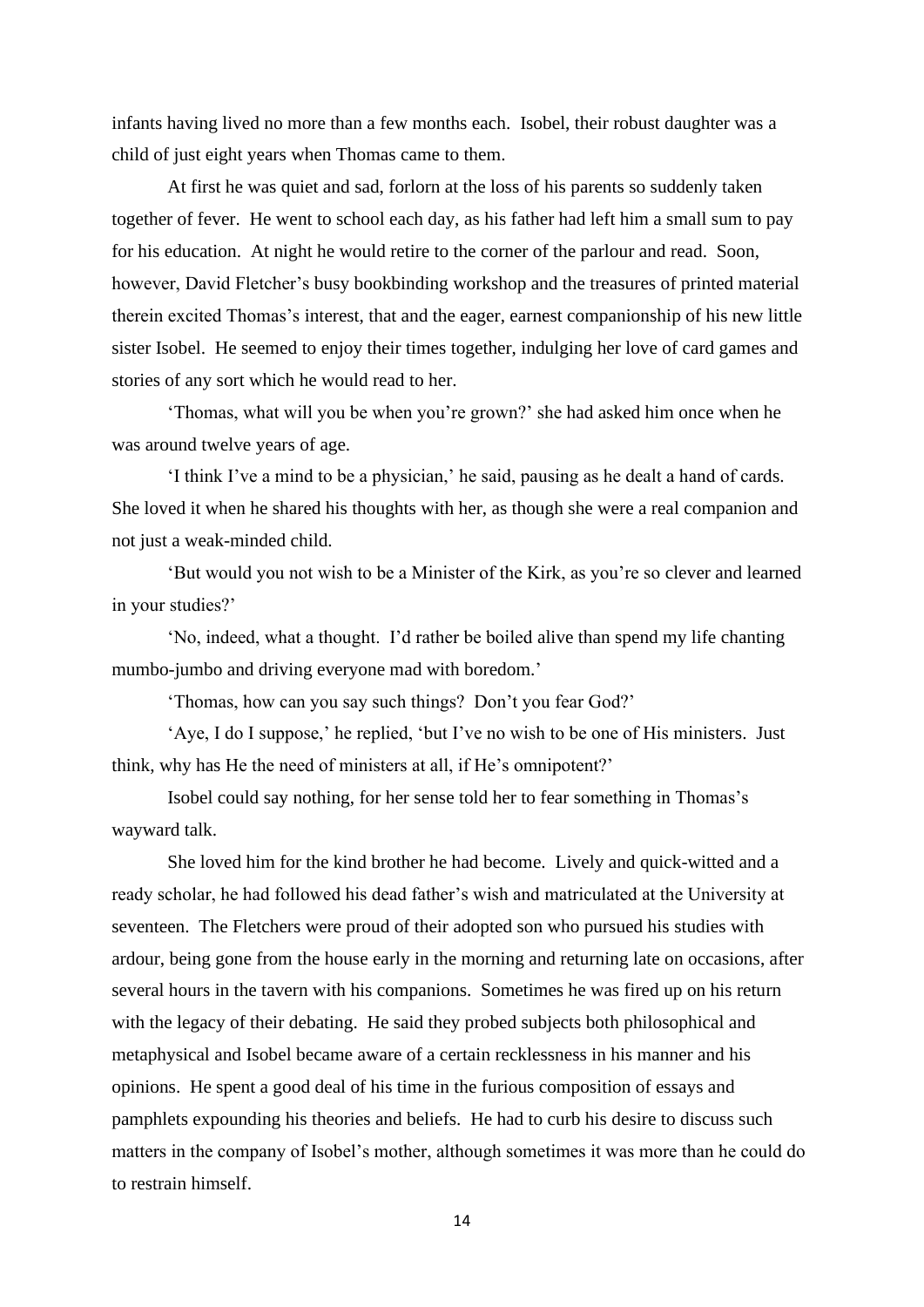'Poor Mistress Johnson,' said Jean Fletcher one day, as they sat down at table together at midday. 'She is doomed by the sins of that wicked husband of hers, for that's surely how she came by her affliction.'

'What nonsense,' said Thomas, 'Mistress Johnson is sick of an ague of the body. Is the woman not virtuous in her own right? Why should God punish her? Life is driven only by the ups and downs of fortune, not by God's idle whims.'

'Thomas, don't speak such heresies at this table,' said Jean Fletcher, pausing with her ladle in the air. 'We live by the grace of God. He only knows what will befall us.'

'Aye, so we're told by the wise ministers of the Kirk, full many a day,' said Thomas, mocking.

'The Scriptures tell us so,' said Jean Fletcher, a note of outrage straining in her throat.

'Thomas, would you not tax Jean in the midst of her serving, or we'll never eat,' said David Fletcher laughing. 'I've a deal of work to be done this afternoon.'

'Husband, counsel him, will you not,' said Isobel's mother, her voice rising. 'I'll have no godless talk in this house.'

'Forgive me, Mother,' said Thomas contrite, though he glanced at Isobel with a wink, while her mother splashed broth into the bowls.

'And you've not to lead the lassie astray with your wicked ideas, Thomas.'

'Jean, Jean,' said David Fletcher, 'be still. The lad speaks in jest. And surely in our house, at our own table we are free to think and talk as we please, even though out of doors we must take heed not to be heard.'

Isobel tried to share her father's view, but there was the fate of the sinful or even the unwary to fear. The sight of the stocks, which daily imprisoned new sinners, guilty of stealing or lying or wicked thoughts, or those sack-clothed and shamed for misdemeanours, publicly displayed in their humiliation by the Tolbooth. Filth-spattered beggars and even more respectable folk she had seen shackled there. She feared for Thomas's loose and carefree words and was glad when he was safe indoors of an evening as he was now.

'You're drunk, Thomas,' she said again as they stood together in the workshop that night.

'No Iz. The ale makes me see life more clearly. We had all manner of talk tonight, even talk of pretty lassies, like you. There are some of my acquaintance who admire you greatly, you know. They have seen you about your errands on the High Street. But what's this I hear of a certain minister's son who is more than a little taken by you?'

Isobel blushed deeply and Thomas laughed.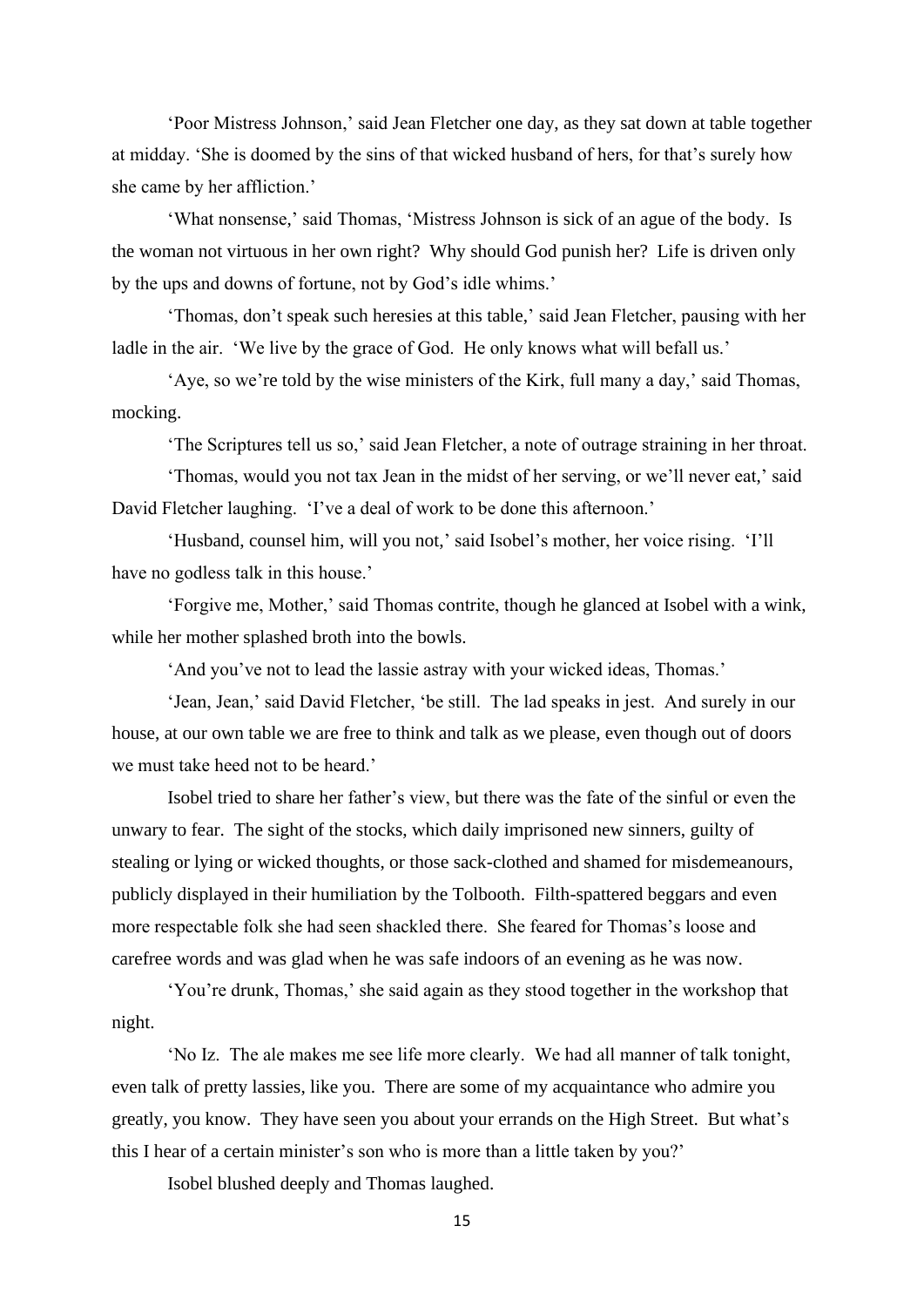'Beware, Iz of these holy men. They're never happier than when they're punishing others, or even themselves for some trifle or other, miserable creatures that think all happiness a sin. Some are so severe in their holiness they would chill your very blood. Beware, beware of this John Wyllie,' he laughed.

'Thomas,' said Isobel, finding herself unusually irked by his talk. 'You are unjust. You have not met him. He is not  $-$ '

'Ah ha!' said Thomas, 'I see it's serious indeed. But in truth Iz, I think you'd best beware of all men whether they're dour preachers, buffoons or charlatans. Take one of our party tonight, Mungo Craig, for instance. He craves an introduction to you, though I confess I'm not sure of the fellow, changeable as the wind, a shifting rascal I think, though he's a genial enough companion in the tavern.'

'Come Thomas, enough,' said Isobel, snuffing out one of the candles and picking up the other. 'I'll get you some supper.'

'What a fortunate man he'll be, the one who wins you, Iz,' Thomas said, encircling her with one arm and retrieving his cloak with the other, as they left the workshop.

Isobel thought no more of Thomas's teasing until that same Mungo Craig presented himself the next week at the workshop and asked David Fletcher's permission to speak to her. She disliked his looks and manners from the start and refused his offer to take a walk with him, on the pretext of not being able to leave her work. She was glad also of her father's presence in the workshop at the far bench.

There was something of the fox about Mungo Craig, his features pointed and his eyes aslant and far apart on his narrow head, giving him the appearance of one who could look in opposite directions at the same time. He bowed to her obsequiously and taking off his hat revealed a curled wig which Isobel thought extravagant for one who was supposed to be a student of divinity. She had to admit to some surprise that Thomas could have entertained such a man and hoped that he would find no further cause to visit.

'Mistress Fletcher, it is a pleasure to meet you,' said Mungo Craig, in an undertone no doubt adopted to ensure a measure of confidentiality in the company of her father. He seemed incapable of straightening up, maintaining a curve in his back in the belief perhaps that it marked his attentiveness to her. 'If you would have the leisure to walk out some time?' he questioned.

'Master Craig,' she replied, with an effort to convey at least some show of civility, 'I'm much occupied at the moment.'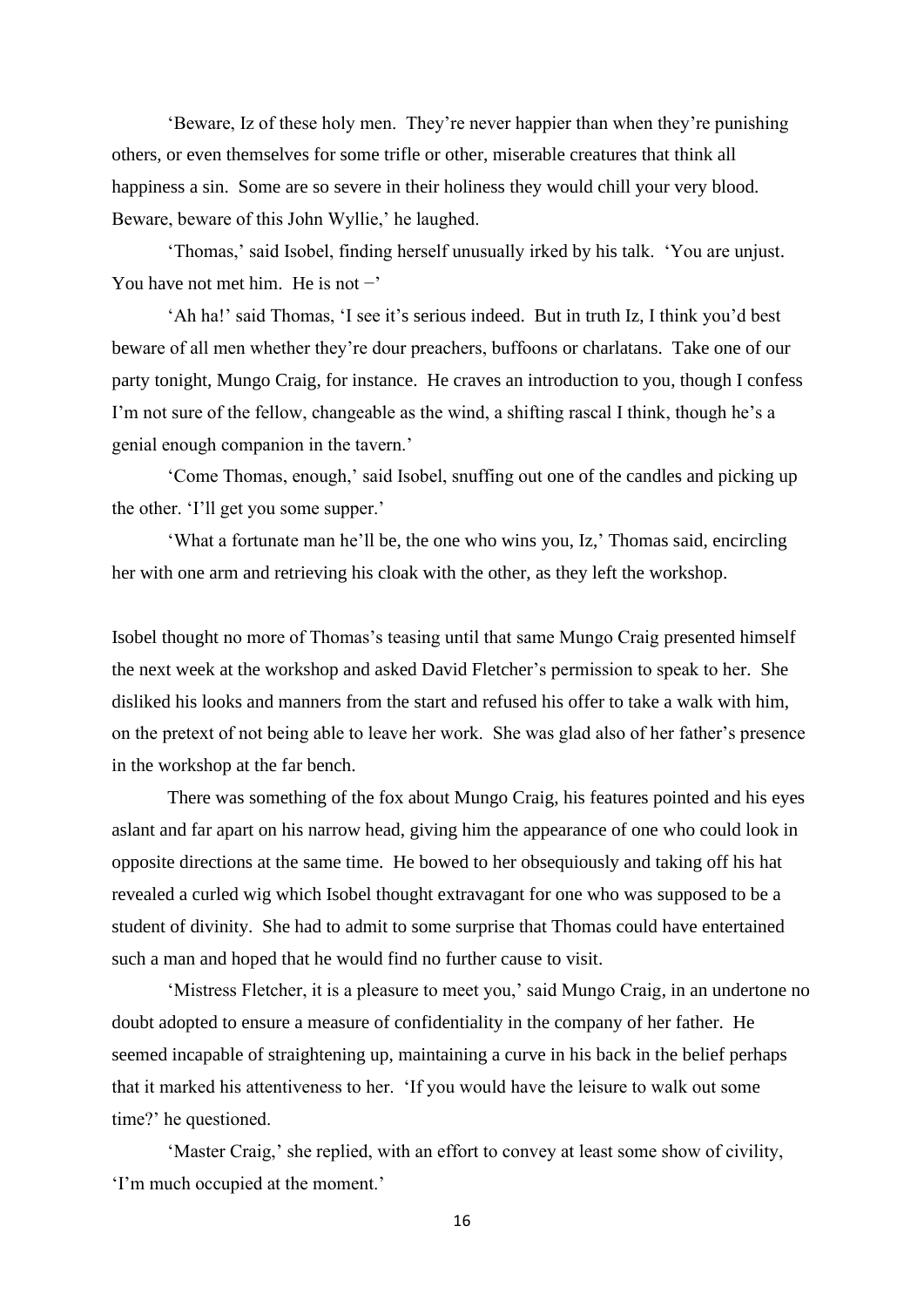'Of course, of course,' he said, bowing again, 'but another day, perhaps, when you find yourself a little freer perhaps?'

'Not for the foreseeable time,' said Isobel too curtly, she knew.

'I see,' he said, with a flicker of his slanted eyes. 'Then I'll take up no more of your day.' But instead of taking his leave, he crept closer to Isobel, breathing above her shoulder where she sat and whispered in her ear. 'I have some counsel for you, Mistress. Mind you well that brother of yours, Aikenhead, if that's what he is in truth, for he sails close to the wind. You'd best tell him to heed his tongue for it may land him in trouble.'

He turned quickly from her, replaced his hat and moved his sinuous body towards the doorway, slipping out through the small gap he had created. The door shut with a crash.

Her father looked up at her from his. 'There's one heart you've broken already, lassie. You were a mite uncivil to the poor man,' he said.

'But father, I've no liking for him, even though he would claim to be a friend to Thomas. Did you not see him as he fawned and cringed in his courtesies? Would you have me encourage a man like that? And did you not hear what he said of Thomas? '

'I heard little of what he said,' replied her father. 'But you'll not be easy beguiled, nor easy to please, I think. Just have some pity for the hearts of those who dote on you, lassie.' And he bent again to his work with no further talk.

Isobel was piqued and surprised at her father's disapproval of her conduct and wondered at his notion that she should bestow her affections on any who sought them. Perhaps his remarks were made more to protect John, whom Isobel knew her father regarded highly. But there could be no thought in her head ever of wounding John. How could her father think it?

Still, the unsettling words of Mungo Craig stayed with her well into the night. As she lay in bed, she thought again of his narrow lips as they whispered the warning, 'Mind you well that brother of yours…'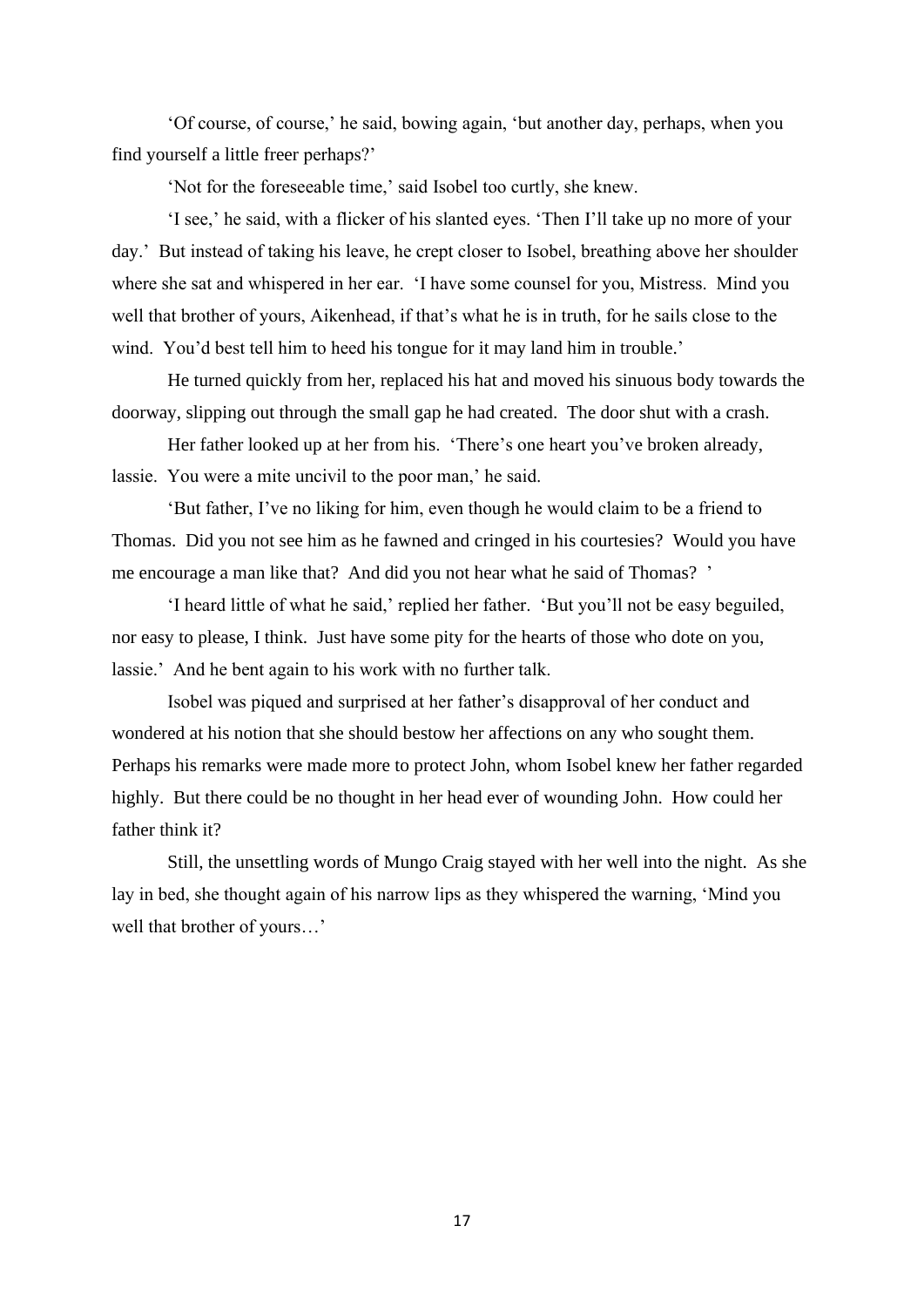## Chapter 6 November 1696

The bell of the Tron Kirk struck five. A snell east wind buffeted the High Street, whirling over the cobbles and dispersing the stink from the gutters. John was not glad to be out, but his errand was urgent, as he was keen to acquire the book, a rare translation of a work by Phocylides which he needed for his studies. It was Mungo Craig who had informed him that one Patrick Middletoyne possessed a copy of this rare volume. Mungo, with unusual insistence, had suggested that they should seek him out in Cleriheugh's Tavern that evening. So John agreed to go with him, not wholly reluctantly, as his recent encounters with the Fletchers had revealed to him the possible pleasures of social talk. Cleriheugh's Tavern was much frequented by students, though he had never been over its threshold. It lay within a cobbled square of tall tenement houses, blackened with soot in the day and gloomily dark at night, though the ground floor of the tavern glowed with light from within.

John followed Mungo Craig as he lifted the latch of the door to reveal a low roofed, yellow-walled tunnel full of smoke. This long room extended to the back of the building with a number of smaller chambers adjoining. A fire flickered in the grate near the entrance while groups of men sat mostly engaged in conversation, occasionally punctuated with loud laughs. It appeared that some of the customers were lawyers or clerks, by the look of their black coats and periwigs, and then as he peered through the gloom, over on one side John recognised a group of his fellow students from College.

'Salvete, iuvenes,' cried Mungo in their direction, but all members of the group were listening with some attention to a fair-haired young man with a keen, intelligent face and a self-assured manner who was addressing them in strident and eager tones.

'The Bible?' he was exclaiming, his eyes bright and bold, 'that list of fanciful nonsense, mere ridiculous myth.'

'But, Thomas,' one of the party interrupted. 'The Scriptures have all the weight of history behind them. They are the testimony of learned men.'

'I'm amazed,' said the young man, with a sardonic smile, 'that the world has so long been deluded by this rhapsody of feigned and ill-invented nonsense. Take the miracles of Jesus, for instance. Cheap tricks, magic no doubt, to hoodwink the likes of us and those foolish, witless fishermen who kept him company.'

Someone snorted and the young man laughed out loud. John was shocked to his soul to hear these outrageous slanders, mouthed in so braggart and offensive a manner.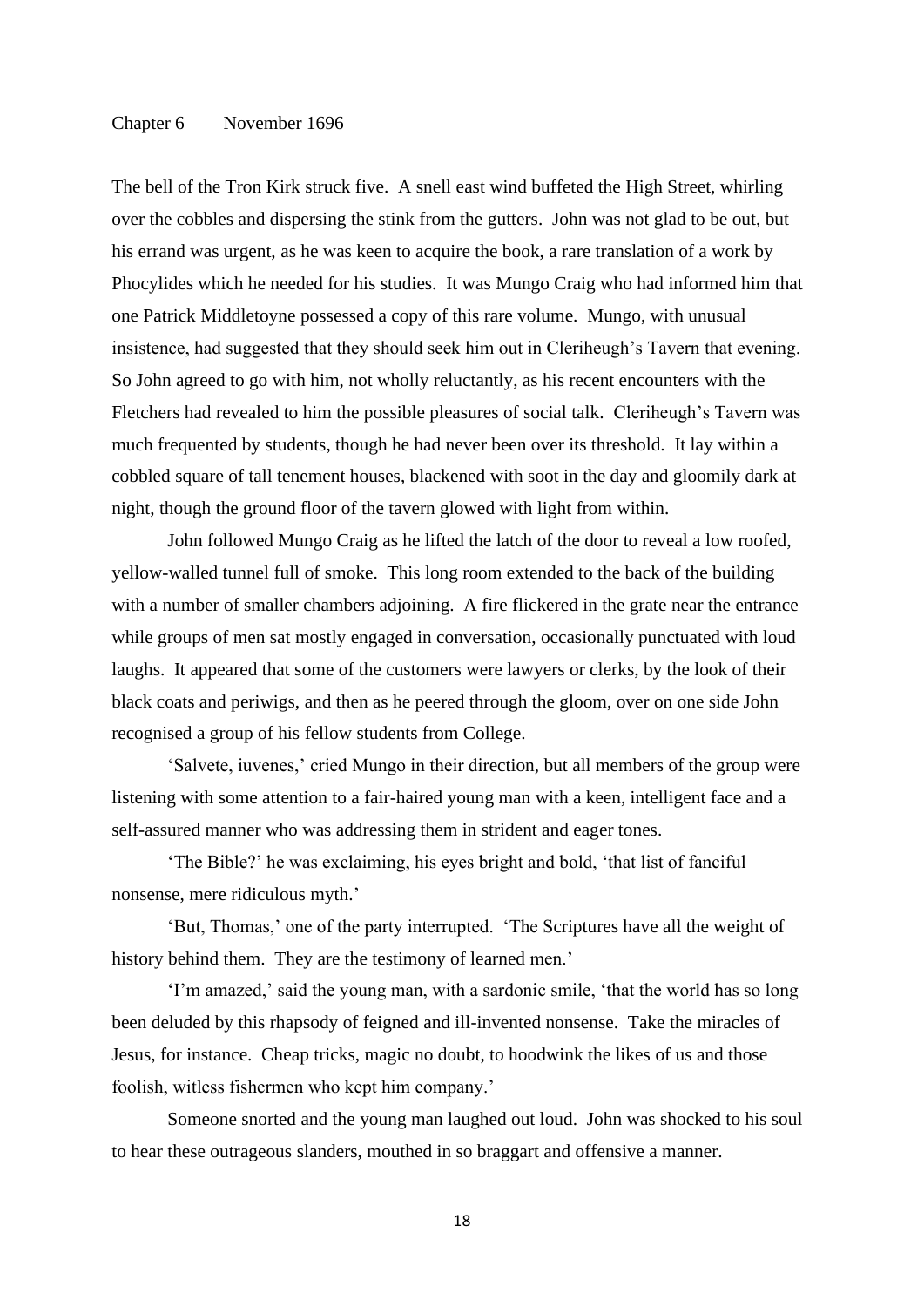'Well, Master Aikenhead,' burst in Mungo Craig, approaching the table where the party was assembled, 'you outdo yourself tonight. The Scriptures are the word of God. In doubting their truth, you surely must doubt God Himself?'

'No indeed. That's not my meaning at all,' said the young man. 'I doubt the myths which are sold to us as God's truths. These scriptures are merely works of colourful imagination. Man's imagination, played upon by cunning politicians or magicians can lead to belief in almost anything,' continued this outrageous blasphemer.

John felt his heart pound with the shock of what he was hearing. Why did no one speak out? How could they listen with no challenge to this blasphemy? He could not hold his tongue.

'Sir, your words are an offence to any right thinking man, an insult to the true religion and the word of God,' he said, stepping forward.

'Well said, sir,' came a voice from a nearby group of soberly dressed older men with the look of scholars or lawyers about them. This interjection was supported by murmurs of assent from others in the company. John was glad for this affirmation in an unfamiliar place where he now knew that all eyes were upon him. He had been alarmed, however, to hear his own voice ring out in a hectoring tone, too much like that of his father.

'Sir, I don't think I know you, though I feel I should,' said the young man, looking up, rising from his seat. 'Thomas Aikenhead,' he announced and offered his hand.

'And you proudly state your name to the world, you impudent young fool,' exclaimed the speaker from the next table who had supported John's protest. 'I would fain keep that secret, if I were you sir,' he added, rising from his seat and making his way to the door, along with several of his companions.

'Master Aikenhead,' said John, feeling his courage rise on the wave of approval from the majority in the house, 'I cannot shake the hand of a man who openly blasphemes and takes the name of the Lord in vain.'

'See here, Aikenhead,' remarked Mungo Craig, rubbing his hands with some excitement it seemed. 'This gentleman will not stand so readily for your atheistical outrages.'

'Master Craig,' replied Aikenhead, with a look of surprise and annoyance, 'you yourself have engaged with many of these arguments yourself, have you not? Dabbling in Descartes, Hobbes and the infamous Archibald Pitcairne himself, I hear. I seem to recall you propounding the beliefs of a Socinian, only the other day.'

Others at the table chorused their agreement in response to this as Mungo Craig waved his hand to dismiss the accusation. So here was more proof, if any were needed, of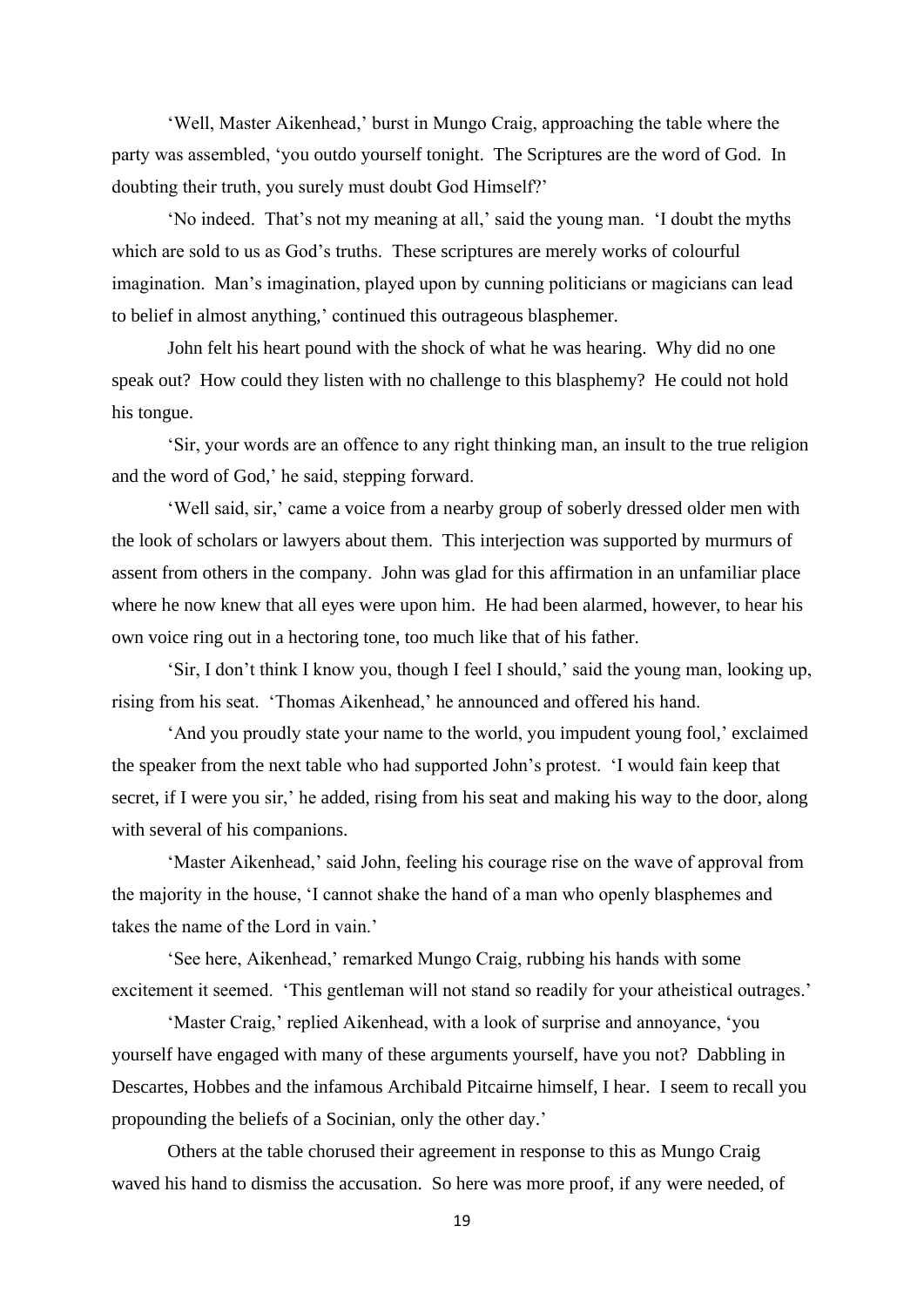the hypocrisy of Mungo Craig, thought John. The man was clearly quite happy to mouth the views of heretics and atheists whilst proclaiming himself a devout aspiring minister of the Kirk.

'Oh come now, man,' said Aikenhead to John again. 'We are seekers after truth. Perhaps this is even Master Mungo Craig's intent.'

'I'll not be drawn into your heresies, Aikenhead,' said Mungo Craig with another dismissive wave of the hand.

Thomas Aikenhead simply smiled and turned again to John. 'I wish only to provoke discussion, to goad these unthinking fellows into an enquiry, through reason to veracity. Come, join us please. You're a man of the College, and I think I recognise you now.'

'John Wyllie,' he announced to the assembled company, still refusing to shake Aikenhead's hand, 'and it is Patrick Middletoyne that I seek.'

'Sir, you are heartily welcome and I am gratified to meet you at last,' replied Thomas Aikenhead, seeming unoffended by John's manner towards him, 'and may I present you to the company.'

John had no time in which to ponder the significance of Thomas Aikenhead's remark before he was introduced to Patrick Middletoyne, a skinny, ascetic young man, with a pile of books at his side, who reached to shake John's hand and provided him straight away with the promised volume. Allen Ferguson, Mungo Craig's cousin was one of the party too and raised his cup to John in a friendly drunken gesture of welcome. Aikenhead and the others tried to ply John with drink, but he was steadfast against it.

'Cold water does not make for a warm heart,' said Aikenhead jovially, 'especially on a night like this. Oh, to be in the place that famous fabler Ezra calls Hell to warm myself.' His fellows laughed loudly at this comment.

John, suffering acute discomfort in this company and their outrageous talk, sought an early opportunity to excuse himself. Soon, however, the conversation moved to other topics of a less provocative nature. One of the party, a medical man started on an account of the latest cures for fever and agues. Thomas Aikenhead listened with great attentiveness, offering wise and astute remarks, which belied John's earlier impression of the young man as a foolish provocateur intent on shocking through his profanity. Another of the group was in drink, John could see, his fresh red face dotted with perspiration. He was extolling the beauteous virtues of various young women he had had the fortune to encounter recently.

'I have seen the rarest creature, this very day,' he slurred. 'Alighting from a carriage in the Canongate. You should see her, gentlemen, Mistress Henrietta Murray. Such beauty!'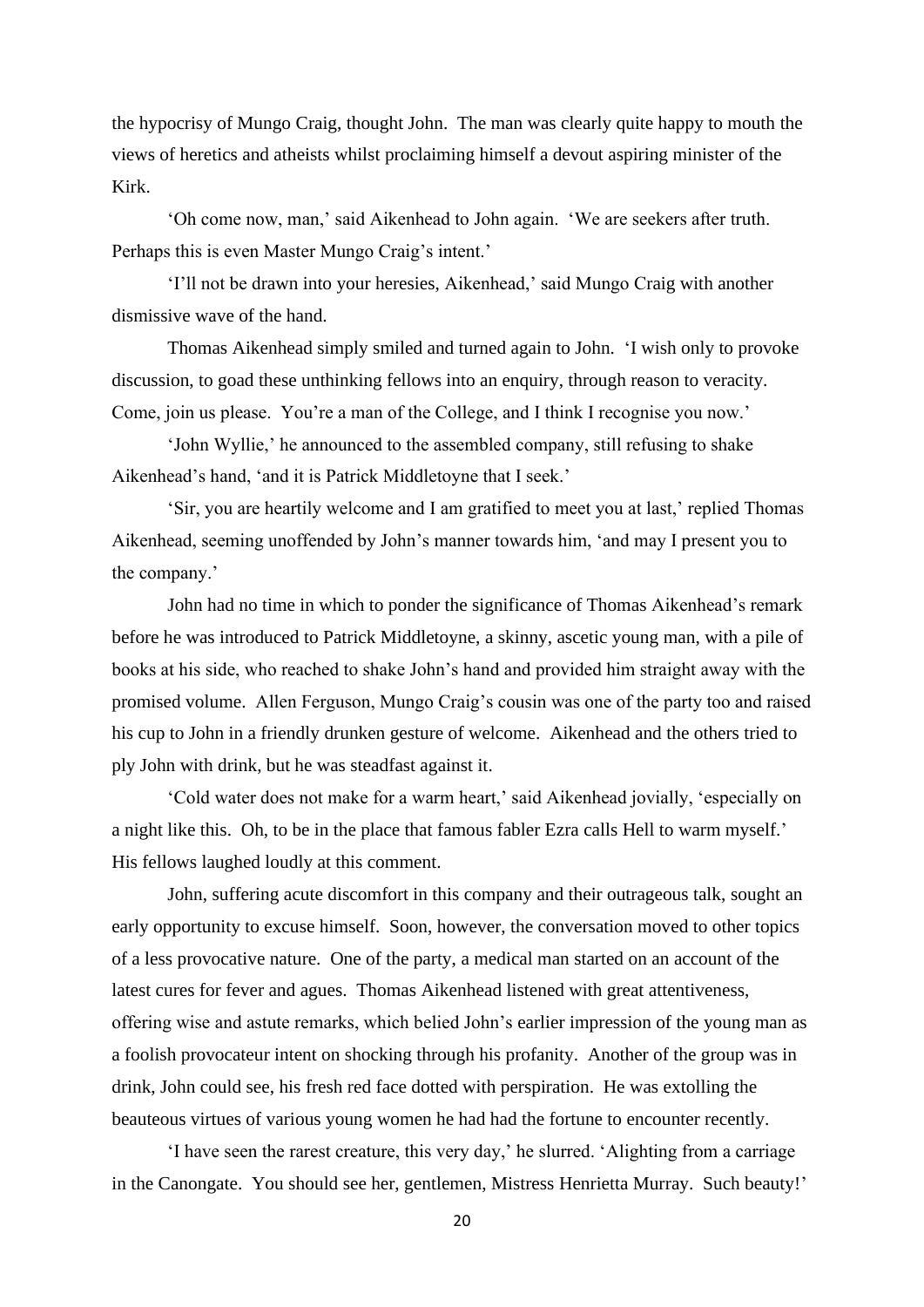Some of the others laughed loudly. 'Were you not enamoured of a different lassie last week?' said someone.

'But, Thomas,' said Patrick Middletoyne, 'I'm serious when I say that your sister, or she that you call your sister, is the most beautiful girl in this city by far.'

'Oh, Isobel, why yes, she is of course,' said Thomas Aikenhead smiling, but with no touch of the licentiousness of the previous remarks. 'Though she is not my real sister, she has been better than any sister to me. I was orphaned at a young age. There are no kinder people in the world than David and Jean Fletcher and no lovelier woman than their daughter Isobel.'

The shock of this revelation struck John like a blow to the head. His mind struggled for a moment to make sense of the facts. This then was Isobel's Thomas, he of whom she had spoken. How could it be that the Fletcher family could harbour a renegade such as Thomas Aikenhead, an ungodly young man or perhaps simply one of outrageous foolishness? Worse still, he had been brought up in their house. He hoped in his heart that Thomas Aikenhead's mischievous and wicked slanders did not reflect a truly depraved and sinful disposition.

At the mention of Isobel's name, John noted also a change in the behaviour of Mungo Craig, who quaffed his drink and said suddenly with a note of disgust,

'I think your Mistress Isobel Fletcher holds a mighty proud opinion of herself, to be sure, and she only a person of lowly station, a mere craftswoman. Nor is she a beauty to my eyes.'

Thomas Aikenhead frowned. 'I wonder, Master Craig, if you speak from the hurt of Mistress Fletcher's indifference to your charms,' he said almost under his breath.

Craig leapt to his feet. 'I dislike your loose tongue, Aikenhead,' he spluttered, his eyes narrowing to a venomous stare. 'You must watch it more closely, else it be plucked from your mouth! I take my leave of you, gentlemen. Good night,' and with that he was gone.

'I fear his attentions to my sister were not much appreciated by her,' said Thomas quietly and the others exchanged some laughter at Mungo's expense, which John could not help inwardly sharing. But it made him uneasy to hear gossip of Isobel and he was stabbed with the jealous knowledge of how much admiration she provoked in others.

Some time later, John rose to take his leave, a little unwillingly, he found, for he longed to hear more of Isobel and found himself not altogether displeased by the lively rumbustiousness of the company, in spite of the earlier tensions. Thomas Aikenhead and Patrick Middletoyne too made ready to depart.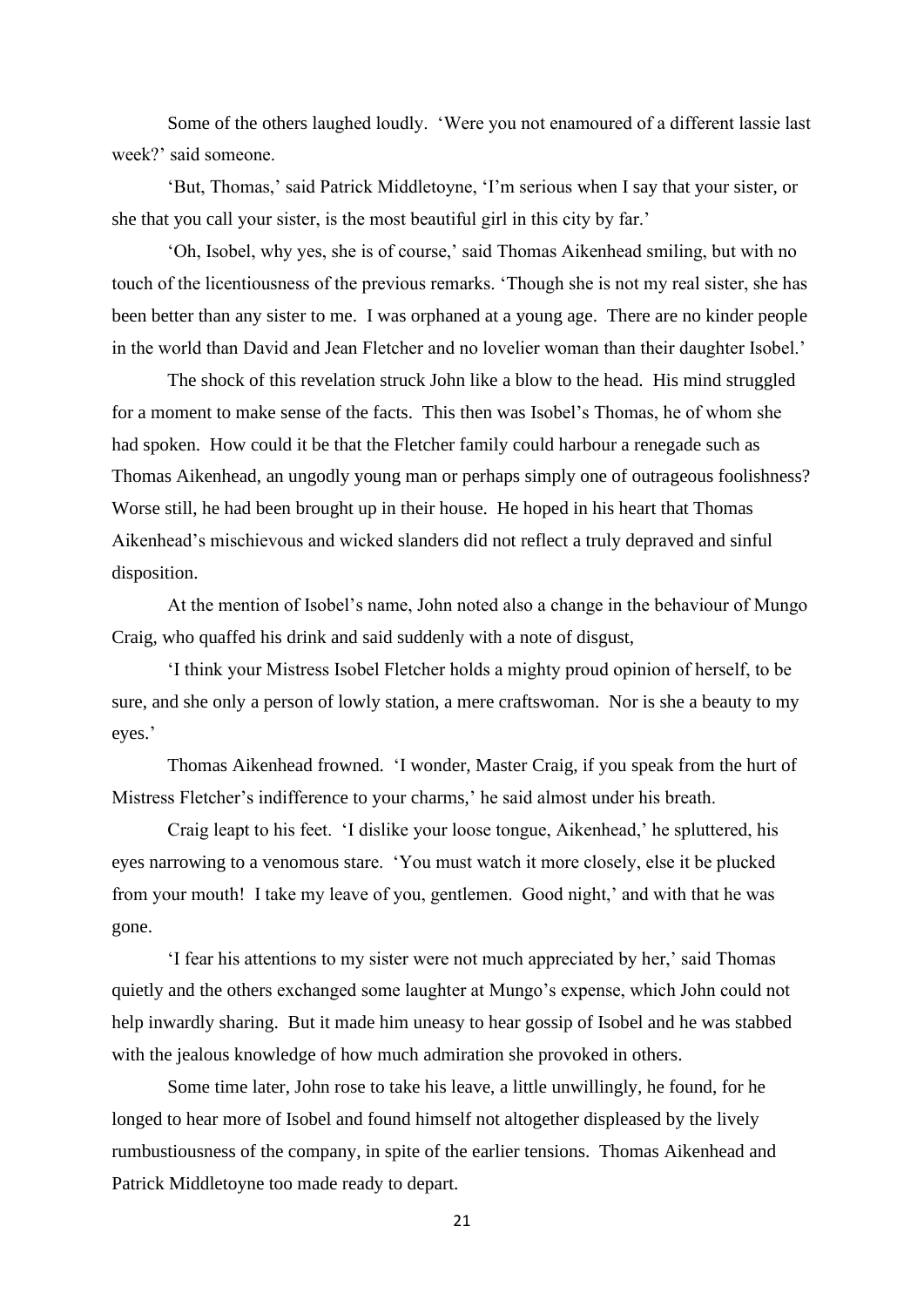'We must leave you, gentlemen,' Thomas announced and the three made their way out. Near the door, Thomas took John's arm and spoke to him with surprising friendliness and familiarity.

'May we meet again, Master Wyllie? I think you are acquainted with my sister, for she has spoken of you. I know that I have offended you tonight, for which I humbly beg your pardon. But my talk comes from the struggles and vexations I have with understanding matters of faith and truth. I have been reading many interesting, nay dangerous works, which have further stirred my thoughts and doubts. I would welcome a chance to discuss with you the refutation of some of these views, you who are not so tainted with their influence.'

John found himself taken aback by this approach, unable to answer immediately, thinking only of how his father would prefer him to consort with Satan himself than with the likes of Thomas Aikenhead. Yet, there was something courageous and incisive about this young man, which exposed the barrenness of his own unquestioning beliefs. Though he was familiar with some of the atheistical writings mentioned during the talk of the evening, the confines of his father's views and, he suspected, his own intellectual cowardice did not allow him to stray from orthodoxy. Doubts and worries he certainly had, and deep misgivings about the conduct of the church in its rigid regulation and punishment of human frailty, but to question the existence of the Divine and the Holy Trinity was unthinkable to him.

'Master Aikenhead, I would welcome the opportunity of more converse,' he found himself saying, as they left the warmth of the tavern. They stepped out into the windblown street where the darkness of night had already descended. John pulled his cloak around him against the cold, not relishing the miles of his journey home.

Suddenly the light of a lantern flashed towards them and there was a sound of heavy boots upon the cobbled square. A group of dark cloaked men was approaching and John thought he saw the glint of metal, swords or daggers as they drew nearer and revealed themselves to be a band of fusiliers.

'Is there one Thomas Aikenhead in this company?' called one of them.

'Aye,' said Thomas, stepping forward, 'and who is it that seeks me?'

There was no reply but in a sudden advance, two of the men charged at Thomas and grabbed him roughly by the arms. He struggled for a moment but desisted when he saw that he was overpowered.

'What's this?' John said, once he had rallied his thoughts enough to speak.

'Thomas Aikenhead,' said one of the militiamen, an officer who followed behind those who now held Thomas fast. He removed a rolled up paper from his jerkin and read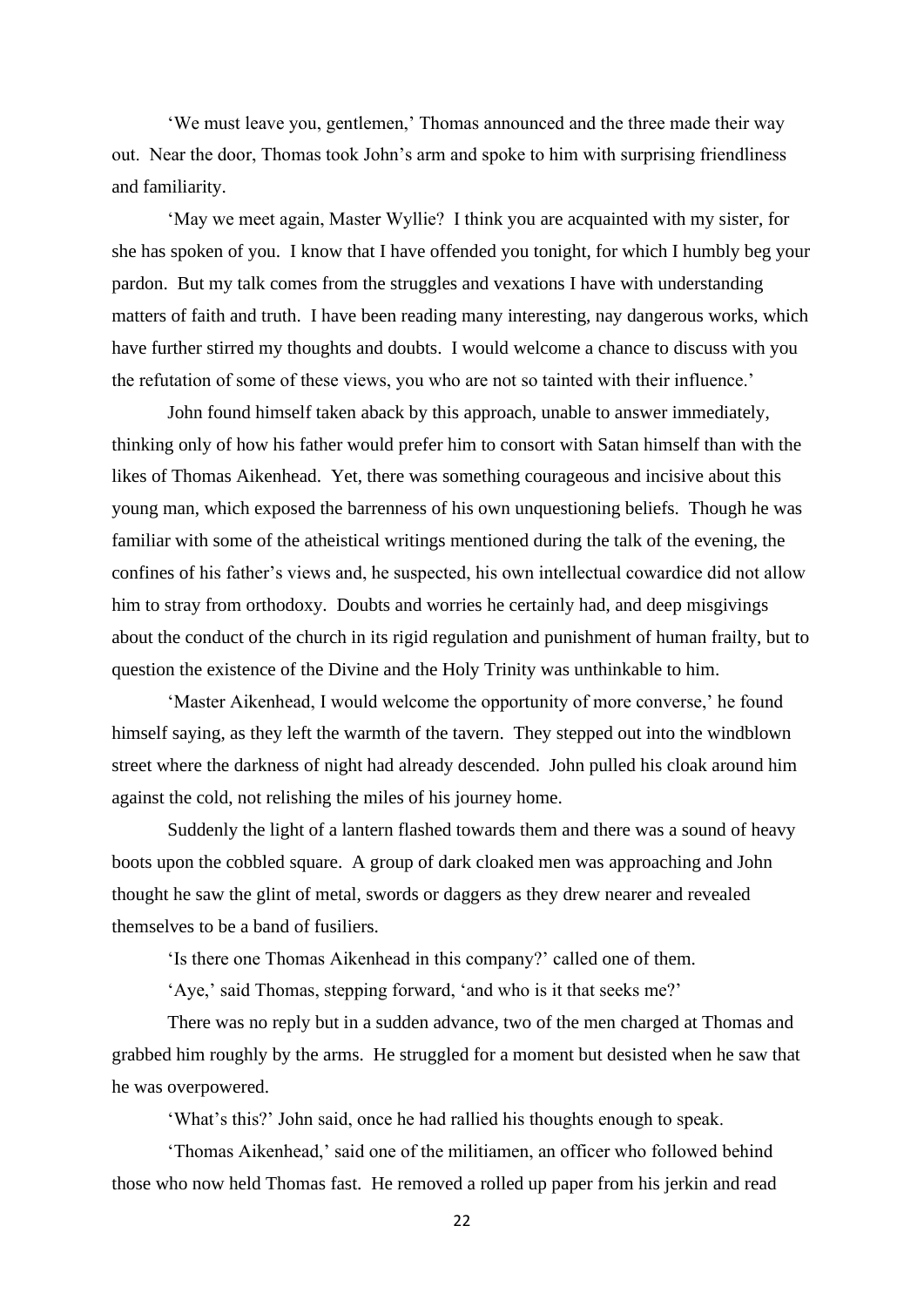from it. 'Thomas Aikenhead, on the orders of the Lord Advocate, you are hereby arrested for your vicious slanders and blasphemies against the Lord God Almighty and the Holy Trinity. You have broken the holy laws of the Kirk and of the land and must take the consequences.'

'Why, man, this is nonsense,' said Thomas with a note of outrage. 'From whence comes this charge? Who has laid this upon me?'

'I know nothing of that,' said the officer. 'You must go along with us to the Tolbooth. Come quietly, or we shall make sure you do.'

Patrick Middletoyne took a few steps back and withdrew into the shadows away from the light of the lantern.

'What's to be done?' John said in an urgent whisper to Middletoyne.

'Go home,' he replied stepping back out of the lantern glow. 'There is nothing we can do. He should have had a wiser and a more guarded tongue. We must look to ourselves, for we were of his company. For God's sake get you gone.'

John knew that he should have run straightway to David Fletcher's house. He should have roused them all with the news of Thomas's arrest. He should have offered succour and support to them and to Isobel. But instead, he shrank away in the dark, stumbling his way home over the dark miles and creeping into his chamber unnoticed, tortured by the thought of Isobel and her parents and their trials yet to come.

All night long his mind churned with indecision, battled with warring thoughts. Should he go to Isobel and her parents and commiserate with them, knowing the nature of the seriousness of Thomas's crime? Thomas would surely be sackclothed or imprisoned for his outrageous statements and the offences he had committed. John's other fear was of his father's discovery of his continued connection with the Fletchers, though he hoped daily for the chance to break free from the minister's bullying hold on him. He had already written to a number of parish ministers and even the Headmaster of his old grammar school enquiring about employment. Though he was firm in his resolve to stand up to his father's spite and fury, he could not possibly plead that Thomas was innocent of this impiety. God's laws must be obeyed and the Kirk was clear on punishment for blasphemous and heretical acts and declamations.

He woke the next day still feeling the weight of misery upon him and yearned to see Isobel. Their next meeting was arranged for the day after next. He wished beyond anything to speak to her, now, immediately, to gain her reassurance that she was not an adherent of the atheistic views expressed by her adopted brother. He was impelled also to know more of Thomas and to understand the development of his apostasy. There was his other fear, that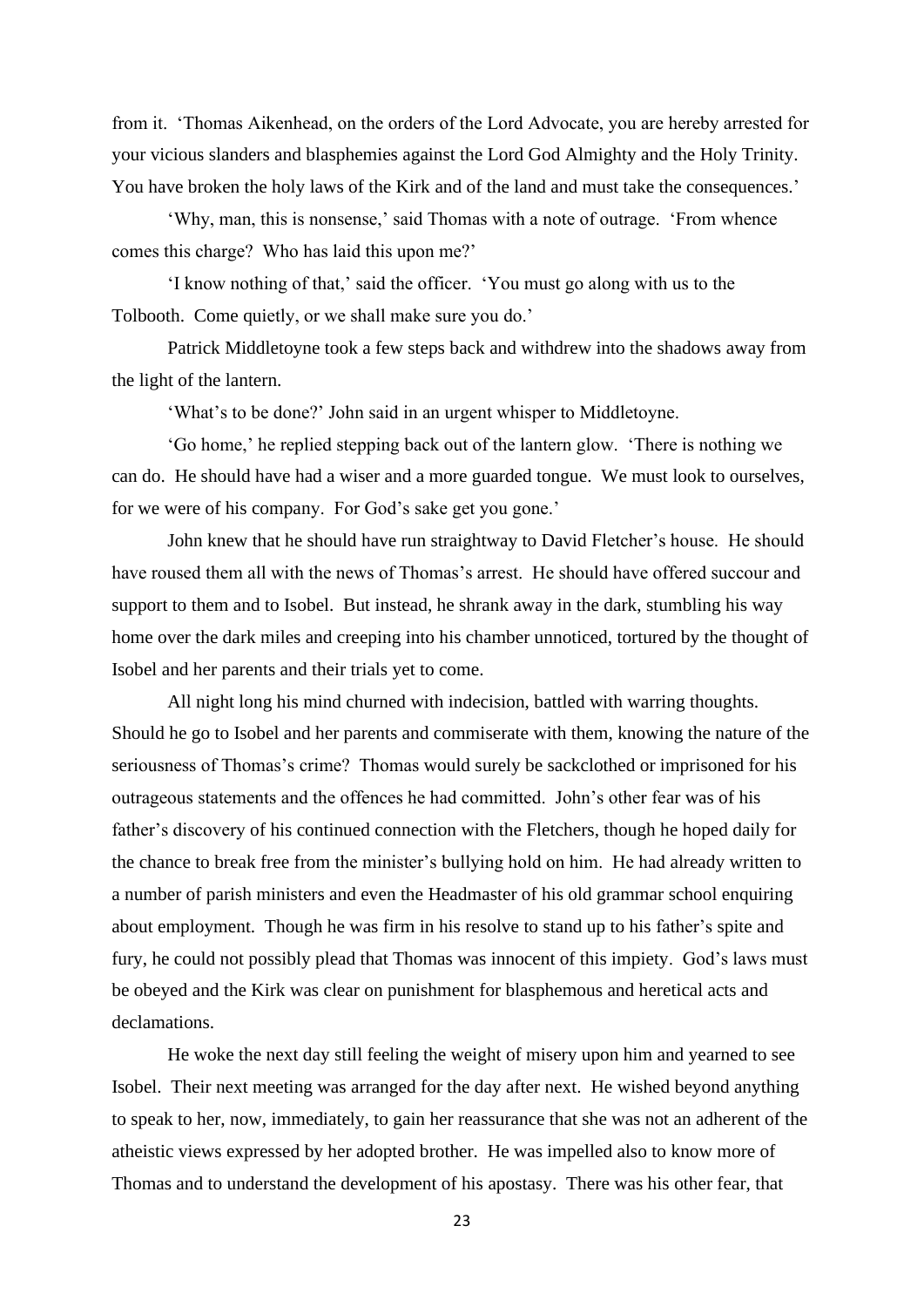Isobel too spurned the teachings of the Kirk and the holy Scriptures. But how he longed to see her face, to speak but a few words to her. Then he thought how little was their chance of renewing the pleasures of their earlier meetings, now that this terrible thing had come to pass.

His depression stayed with him all day and he hid in his chamber. He pleaded illness when Bessie tapped on the door, telling him that he should be in town and at the University. He would have taken any pains to avoid an exchange with his father in this state, but that evening John heard the voice summoning to him to the parlour and he knew that he had no choice but to attend. Now that he felt the hope of Isobel slipping from him, he was conscious also of a weakening of his resolve, a return of his pathetic state of submission. He fell on his knees and prayed for strength, but was struck by the profanity of his plea to God, for the power to defy his father. 'Honour thy father and thy mother' rang in his head like a terrible taunt. He could hear Bessie clattering dishes in the kitchen but his father's unusual desire to converse was clearly driven by something which would not wait till the appointed hour for supper.

John entered the parlour to find his father in his chair by the fire, holding a printed paper in his fist.

'Come, sir,' he said sternly, 'Come here and answer this charge. This paper was brought to me by one of the elders newly returned from the town. It has your name upon it.'

'I know of no paper, sir,' said John truthfully.

'Be silent! You know, no doubt of the crime of blasphemy,' he said. 'And you know that the Act of Parliament of 1661 states clearly that any person not being distracted in his wits who should rail upon or curse or deny God will be sentenced to death?'

John felt the bile rise to his throat.

'And I believe you know that a student of the University is presently under arrest on such a charge,' he continued. 'You know this blasphemer Aikenhead? Look here upon this paper.'

The Reverend Wyllie thrust the broadsheet at John who with fearful eagerness scanned its contents. It stated that Thomas Aikenhead was to be tried for his life for blasphemy. The Lord Advocate had ordered this arrest acting on information given by several witnesses, but primarily on the strength of a deposition by one Mungo Craig. Sickened, John looked at the foot of the bill and discovered, as his father had stated, his own name at the end of a list of ten others.

'Well?' demanded the Reverend Wyllie impatiently. 'Do you know this blasphemer?'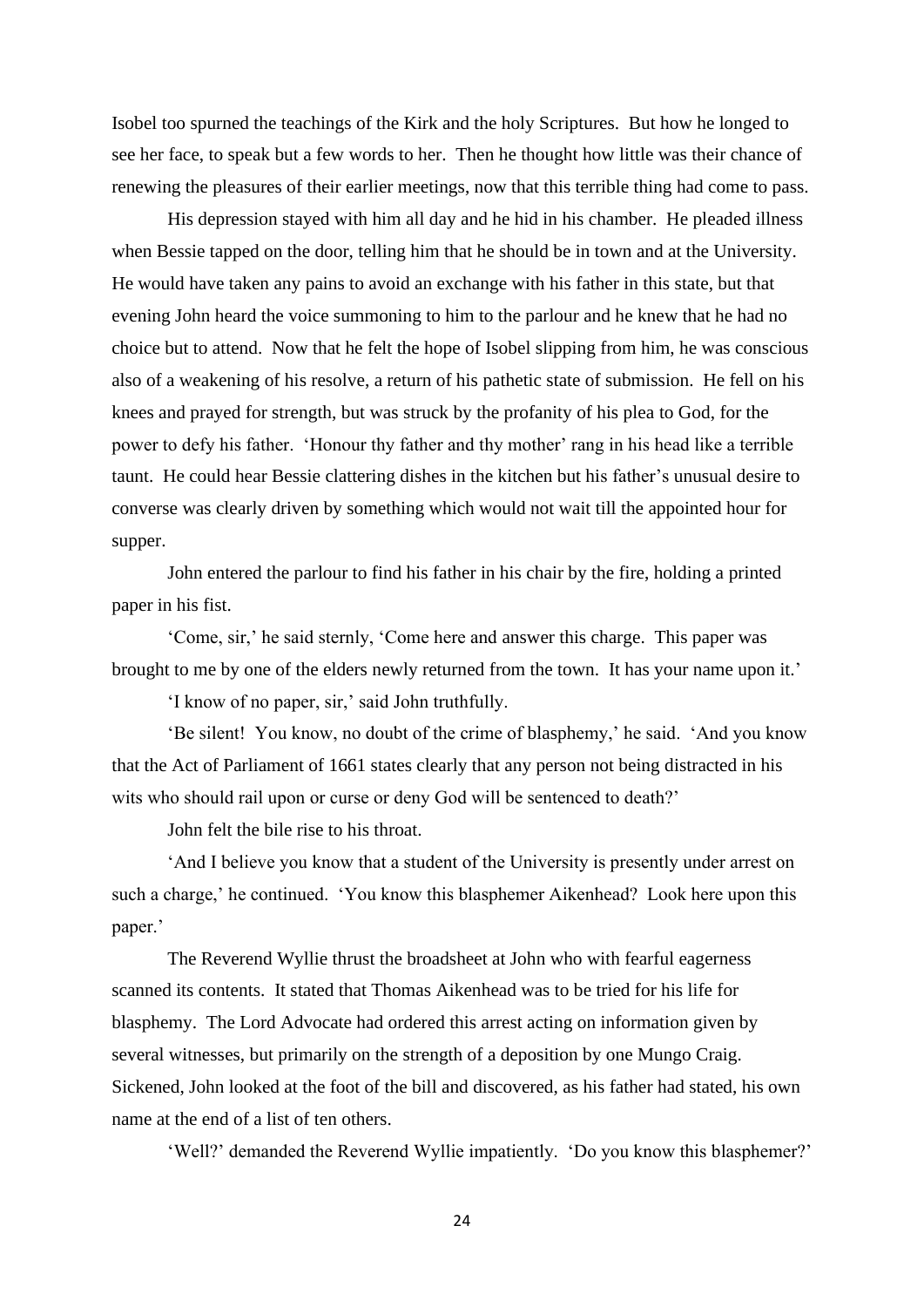'Aye sir,' John admitted thinking how little point there would be in dissembling. 'I have met him but once. We are not well acquainted.'

'I am gratified to hear it,' said his father, 'for he will hang for his crime, as is fitting.'

'But, sir,' John attempted to say, only to be hushed by his father's unblinking stare.

'I hope that you have been following my instruction to avoid the wild words of these atheists, those who have inflamed the mind of this young devil. I mean the heretic ramblings of Descartes and Hobbes.'

As his father ranted, John's thoughts turned to the dissembling Mungo Craig. His fellow student must surely have prepared his deposition well in advance of the meeting in the tavern that night. Craig had arranged for John's presence there, knowing that he would likely prove a vocal and public critic of Thomas's views. Mungo Craig had staged a public display well suited to his purposes. Piqued by his rejection by Isobel and ridiculed by his fellows for it, he had sought and found a terrible revenge.

Only half listening to his father's railing, John made his dishonest denial of knowledge of heretical works. He did not have the courage or strength to meet his father's outrage by a truthful admission, having some knowledge of those and other works which were held in the College library but the Kirk would have burned. He wondered at his father's reaction, if he had even a hint of John's most recent reading habits, the poetry he had devoured since Isobel had lent him her volume of verse.

'There is a wicked spate of atheistical thought abounding, impiety and profanity in this land,' continued his father, 'and we true godly men must stand against it. The Lord Advocate himself will lead us in this fight. I rejoice to see that your name is among those witnesses to denounce the blasphemer.'

As he spoke those last words, there was a twitch of his lip which John took to signify a hint of gratification and even pride at this act of righteousness. This was the only time in his life that John could ever remember having received his father's approbation. But all he felt was desolation and disgust that such a thing should provoke his father's approval.

'There are those who will plead in his defence,' continued his father, 'but he must hang as an example. I hope you will take note of this, in your moments of weakness.'

The Reverend Wyllie paused at last. Taking a deep breath and holding fast to the little courage he could muster, John spoke up.

'Thomas Aikenhead is guilty of blaspheming unwisely and causing offence, but I do not think that these foolish statements truly represent his beliefs. I think he is a serious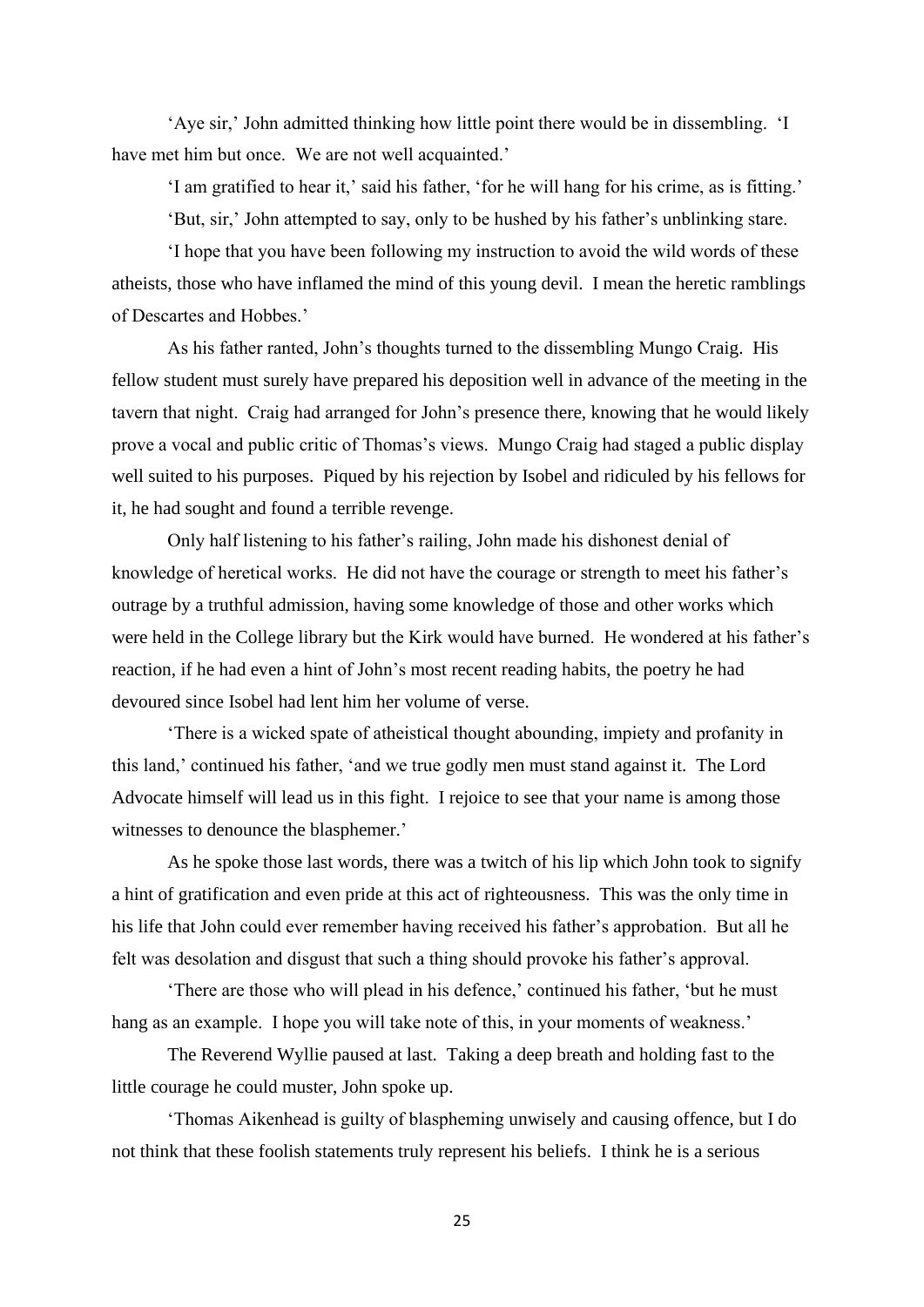scholar engaged in exploring his doubts. He should be punished, of course for his blasphemy, but to take his life…..'

A moment later, John was reeling from the blow to the head with which his father had felled him, his defence of Thomas left unfinished.

'Doubts? There are no doubts in the minds of the godly! I will not have such filth spoken in this house. Go against the laws of God and you will be struck down. There is no room, no excuse for errors of judgement. Everywhere I look,' and here his voice rose to a note of near hysteria, 'there is laxity of morals and standards and wicked appeals to reason. And even now, this creeps in through the mouths of some of the ministry. Do not talk to me of excuses.'

John raised himself to his feet, his cheek smarting in pain and shame at his feeble response to this bullying. But at the same time he still felt this curious new grain of determination to follow through his earlier resolve to escape. He knew he could not match his father in physical power and he saw now that such an escape could be achieved only through guile and dissembling.

'And there is one minister, whom I had the misfortune to meet in the parish of Colinton, a man who shamelessly spouts liberal nonsense' his father continued. 'He, this man who calls himself a minister of the Kirk, this Wallace, would set up a school in the parish. I dread to think of his influence on the minds of the young and ignorant.'

John quaked inwardly to hear this name as one of those to whom he had applied for employment. Remembering his earlier resolve, however and preparing himself for another blow, he steeled himself to respond. 'But wasn't this minister duly elected, just as you were?'

His father spluttered with fury at the remark. 'Do not presume to jest with me,' he cried and John saw his fist poised, but instead his voice rose to a shout. 'We will root out these evil profanities and cleave to the straight path given in the holy Scriptures for the godly commonwealth. Even as we speak there is a search in the streets of Edinburgh to confiscate all atheistical, erroneous, profane and vicious literature from all booksellers and those who associate with them.'

He picked up the broadsheet again and waved it in the air in front of John's face.

'I see that this blasphemer lives in the household of Fletcher the bookbinder. I knew that the man was a likely heretic. Well, he had best pack up his business forthwith. He'll be chased from the town for his association with the vile criminal. Who knows but he learned his wickedness at the hearth of this same Fletcher.'